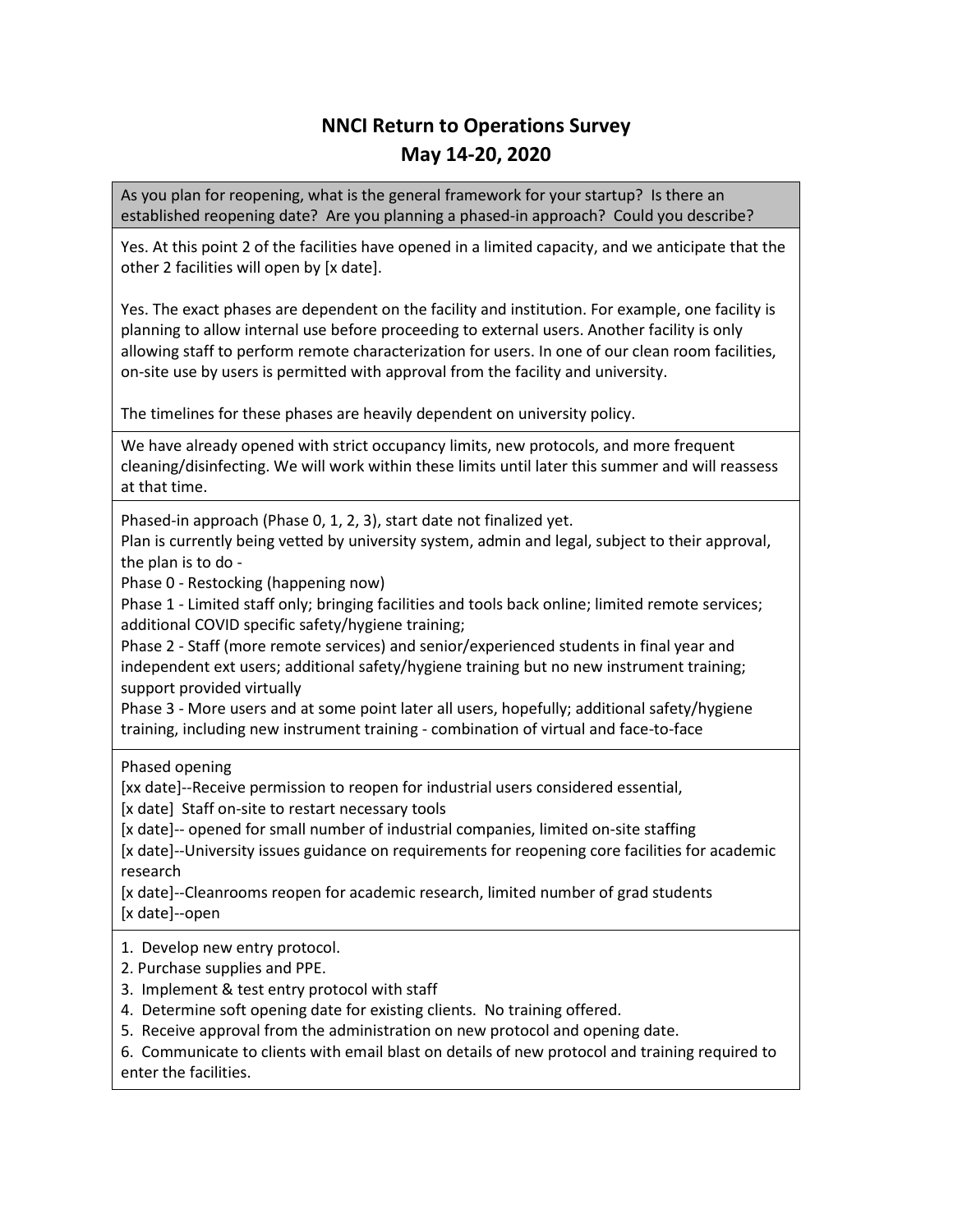Plans are still being finalized/ confirmed with the state accreditation agency, but overall framework is a phased approach with 25% of researchers to start [x date] and if that goes well a staged ramp up to 50%, 75%, and full facility occupancy sometime around the start of fall semester.

No timetable yet exists for reopening facilities and laboratories and returning to in-person instruction. The recovery task force will begin by modeling different possible scenarios and will coordinate the actions of different units within federal, state, and University (X) guidelines. A task force has also been established to develop a research ramp-up plan.

As [the State] is beginning to modify restrictions to the stay-at-home order, the University is developing a set of policies, procedures and guidelines associated with the increase of research activity on campus beyond the current level which is restricted to critical research activities as described at [the university website].

The return-to-campus will occur in a measured, phased approach beginning no earlier than [x date]. Initial safety guidelines and return-to-campus training will be available beginning next week. Researchers will be asked to use a centrally available portal to provide individual plans for conducting on-campus research in a manner that is consistent with safety protocols. Deans and chairs will review and prioritize those activities prior to implementation.

Fundamental to all proposed activities is the well-being and safety of our faculty, staff and students. This will be the guiding principle of planning and implementation for increasing oncampus activities. To that end, we will maintain telework status for all faculty, staff and students where work and study can be done effectively off-campus. Telework status may be full or part-time based on the nature of the work or study.

We are currently in Stage 0. Shared labs have been fully closed, until recently, to support COVID19 research. We are now open to very limited, priority research, requiring approval at the School level. Planning is underway for the next Stage.

Stage 1 is tentatively set for [xx date]. Research should be at 25-35% of normal levels, with density/occupancy at no more than 2 people per lab space. Research should ramp to Stage 2 levels. Stage 3 is the "New Normal".

Anticipated limited reopening [x date] with a planned 'phased-in' approach. We will work on a 'staff only' model and transition to key users from groups over the course of the following 1-2 months. We will not train new users until [later] (depending on the state recommendations and PPE availability).

I assume Covid-19 will be around for years to come and to prevent infection of personnel and of the users we plan to adhere the rules of (a) social distancing & practice of necessary hygiene and (b)use of face masks. As phase-in approach we plan to develop video and image intensive training of the users we expect within less than a year this approach will be the basis of our interactions with the individual one-on-one users as well as with our remote users.

No date. Phased start up, Staff only first, then selected local users, then ?????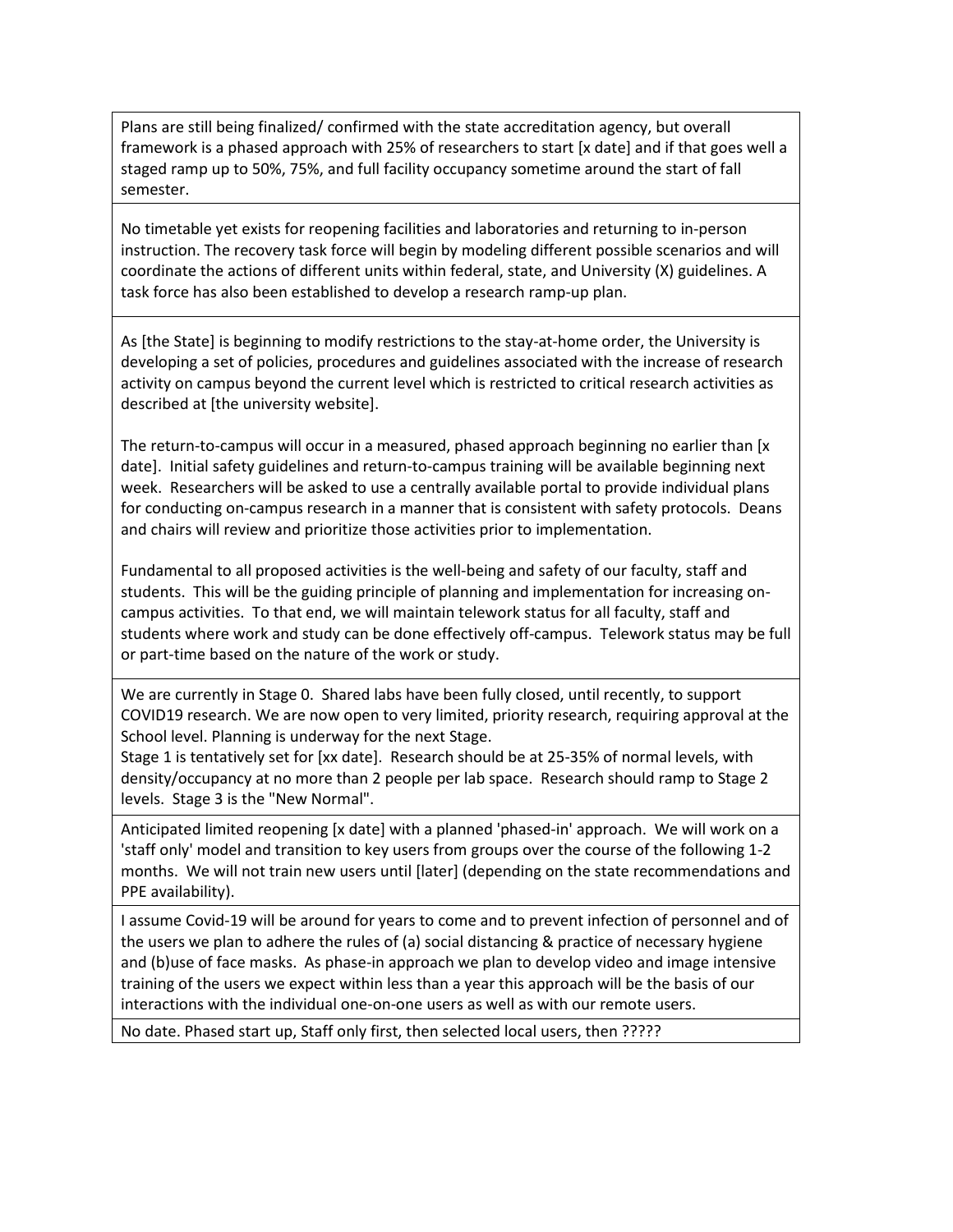Phased approach in lock step with University and Governor-issued guidelines with a plan, based on current projections, to be fully operations, but with distancing precautions, by [x date]. The lab uses a 7 phase reopening plan with each phase grouped by a combination of safety concerns, user requests, time commitments, and processes enabled with an eye to preventing crowding. The lab is limited to 25 people (across 15000 sq. ft), with no more than 5 people per bay as long as 6 feet minimum distance is maintained. users are strongly urged to come in for only those tasks that require lab equipment - use of general facilities/desk space/etc. highly discouraged. Daily attestations of health and masks required by university policy.

We are planning a phased approach. The plan is to re-open [date]. We will likely revoke key card access and reinstate access upon training of students for specific COVID policies, preventative measures, and general new operations of the core. We plan to have room capacities severely under normal operations and create room reservations that enforce this. We will require masks in the facility and require newly washed hands before starting instrument usage with disinfecting of common surfaces via EtOH spray before and after use. One way and specific entrance and exit protocols will also be instituted.

No date yet. All tools are planned to open together with cleanroom. Only authorized users first, no new trainings. Limits on number of users in all spaces at any time implemented through scheduling system.

Yes, there is a phased in approach with additional protocols for social distancing and increased hygiene. Phases for opening are:

Phase A: [Internal] users only

Phase B: [plus affiliate institutions] users

Phase C: + all external users

Tentative reopening [xx date] with three phases. Phase one will allow access to internal users only with sample submission for a number of characterization tools. Additional phases will open up greater user base. Still no trainings until further notice.

We started by utilizing the facility specialists to characterize samples for users (internal and external). As of today users cannot enter the building and use the core facilities. Internal users can request special permit from the upper administration. So far these permits are rarely granted. We label this situation level 4. Most likely starting (Date X) we will move to level 3 (the decision is made by the upper administration on the chancellor/president level) where researchers can come back to their labs and also use NNF core facilities again.

We don't yet have an opening date. Our current state is red light (closed). We will open in a yellow light phase with 20% of pre-COVID occupancy and staggered staffing. Timing of the green light phase is TBD.

Do you provide disinfectant and/or wipes to researchers? If so, what kind of disinfectant and where in the lab are they kept?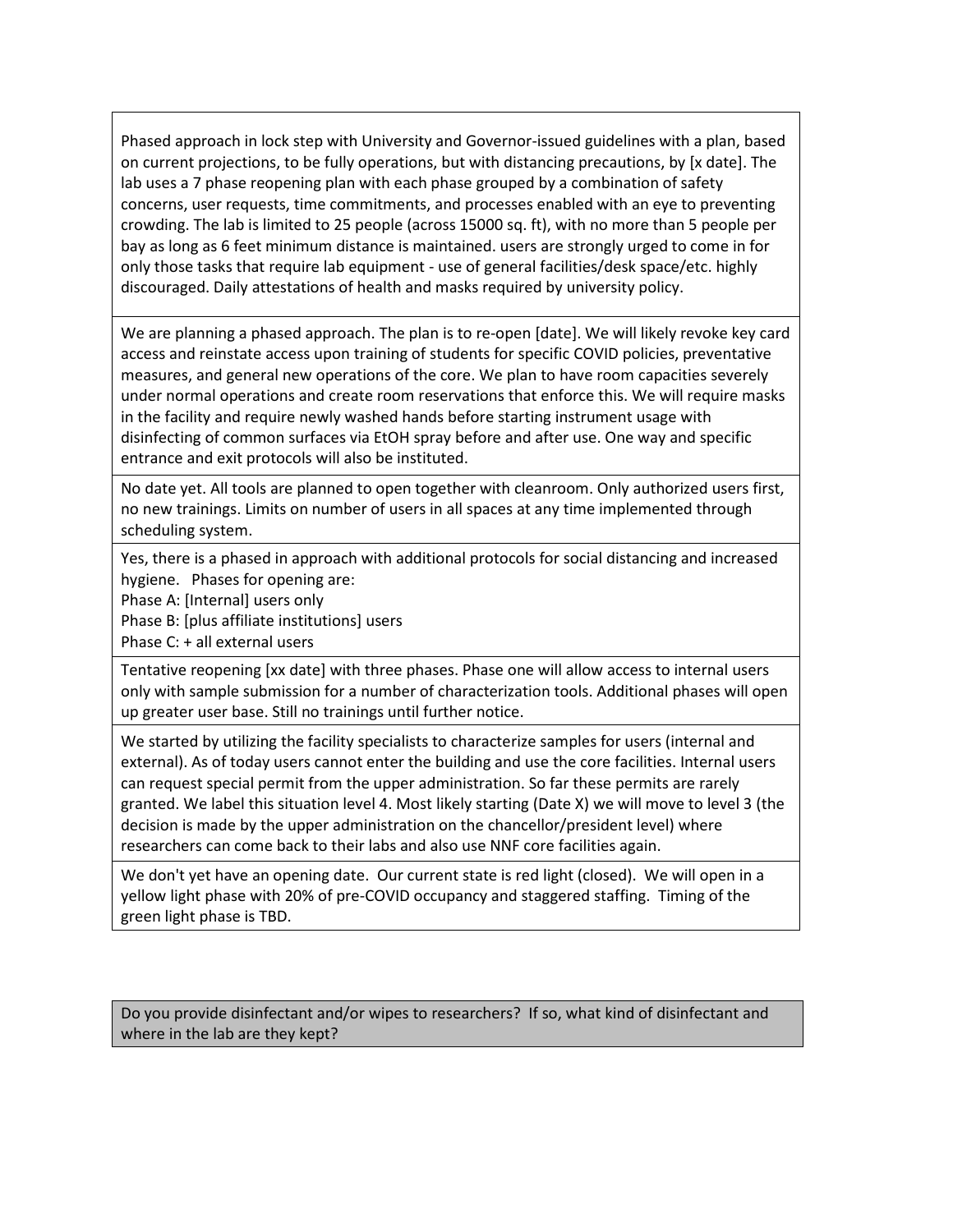We provide not contact disinfectant dispensing stations in the gowning area and the main entrances to the Engineering Research Center. We also provide a 70% IPA/H2O solution in squirt bottles at various locations, including the gowning room, to wipe down commonly touched surfaces, personnel tool boxes, and equipment.

yes

Yes, Lysol wipes, sprays, hand sanitizer station, kept in near lab door, major hallways and/or near every major instruments, IPA in spray bottles

We provide and use 70% IPA, and this is kept in spray bottles in every lab and in our small student office area.

Yes, wipes and IPA have always been available for sample prep. We plan to have clearly marked spray bottles of Alcohol solution available on the countertop in every lab.

Yes, gowning room and dispersed throughout the facilities.

Cleaning stations will 70% ethanol or IPA in squeeze bottles. While generally interchangeable for disinfection, ethanol is a little less pricey and has higher PEL. Both present similar flammability risk. These will be located in labs, at either end of each work aisle. Cleaning stations will also be located at the entries of labs and at building entries near labs; these will also contain hand sanitizer. We are making hand sanitizer in-house using the WHO protocol for 75% IPA. University EH&S has gotten FDA certification to allow us to do this.

Yes, 70% EtOH + 0.5% Bleach. Each spray bottle is like a capacity counter for each room. Capacity of 2 is 2 spray bottles at entrance and you must have it by you at all times, drop off when you leave, and pick up when newly entering.

All cleaning supplies are provided by the facility. Universities are providing these supplies to the labs.

Clorox Wipes (or similar non-name brand) and IPA are the standard cleaning supplies. These supplies are kept in every labspace to prevent cross-contamination.

Planning to do so for entrance touch screen and face shields in wet etch area. 70% IPA but not final depending on availability.

IPA readily available in lab at 70/30 mix IPA/Water, but users are gloved in almost all lab spaces after entry. High touch surfaces between outside world and lab are disinfected 3x a day on a schedule.

VWR premoistened clean wipes (70% iso) Spray bottles with 70% iso Scattered throughout the cleanroom and gowning areas

Homemade IPA 70% wipes available in all spaces. Looking into a spray mechanism.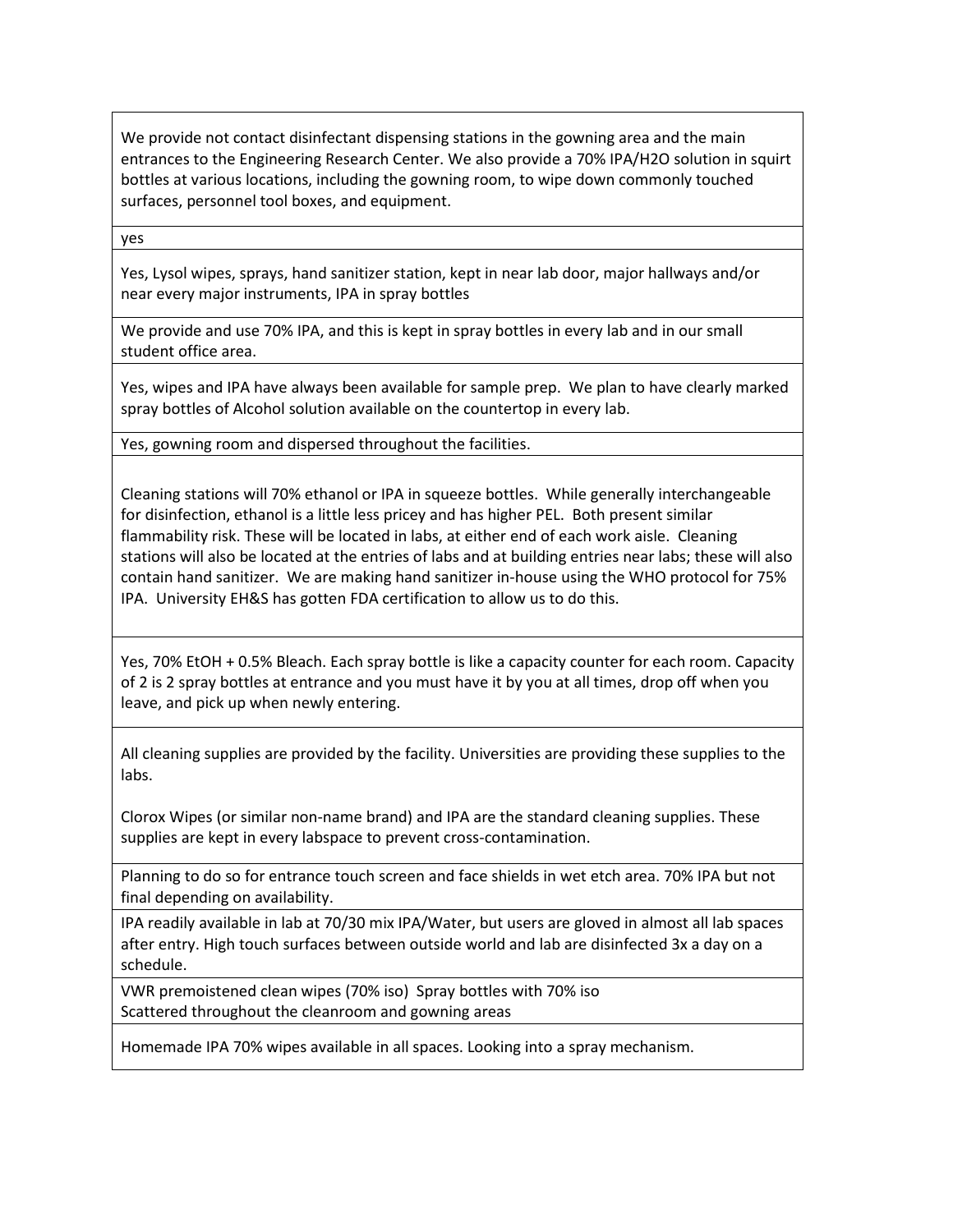Yes, we provide disinfectant wipes to users which is available at each desk where users are located. We use alcohol base Purell brand hand sanitizes from Fisher Scientific (see below). We also keep them visible entrance locations in the lab and point their availability to the users.

We keep bottles of 75% ethanol/25% water mixture and paper towels to wipe off high touch areas. There are some in each main lab space.

Yes. They will be kept close to all instruments. They will be a combination of commercially available disinfectant wipes and and cleanroom wipes with squirt or spray bottles of alcohol.

The university will supply research labs with 70% IPA and spray bottles. The IPA will be stored in the chemical storage room in accordance with the flammability regulations set by OSHA.

Yes, we provide hand sanitizers and masks to the specialists.

We will provide 70% IPA wipes to researchers in the gowning area, next to microscopes and face shields.

How do you manage shared lab items? Such as PPE (face shields, chemical aprons, chemical gloves, safety glasses) and high touch surfaces (microscopes, keyboards, etc.)

PPE can be rotated every three days (life of coronavirus on plastics). Face shields and glasses can also be wiped with 70% IPA.

We are still working on this. The current plan:

Keyboards: Keyboard covers that can be wiped with IPA.

Microscopes: IPA/wipes to allow users to wipe down. Remove the rubber eye guards around eye pieces and require users to keep safety glasses on when using them. Wrap eye pieces in saran wrap for users who forget. Keep extra saran nearby.

Safety glasses: Individuals should keep their own. Nonetheless, we'll have some clean ones available in a "clean" bin. When users are done, they place them in a "used" bin. We disinfect by dunking in IPA.

Face Shields and chemical aprons: We will share these, as we can't acquire enough nor have the space to store personal shields (from Jan 1-Mar 15, we had 165 people use wet benches.) One possibility is to dunk in 0.5% H2O2 for one minute and then air dry. Another is steam cleaning. Our EH&S is reviewing our proposal for steam cleaning with the LG Styler Steam Closet. Chemical gloves: Likely have individuals keep their own or dispose after using.

cleaning

We have every one claim their own safety glasses, after cleaning them thoroughly. Face masks are wiped before and after every use.

Users double glove at all times, and any all equipment, including keyboards, mice, and microscopes, are wiped before and after every use with 70% IPA. Chemical gloves are only used over regular double gloves. We plan to wipe or soak aprons with 70% IPA and then let dry between uses.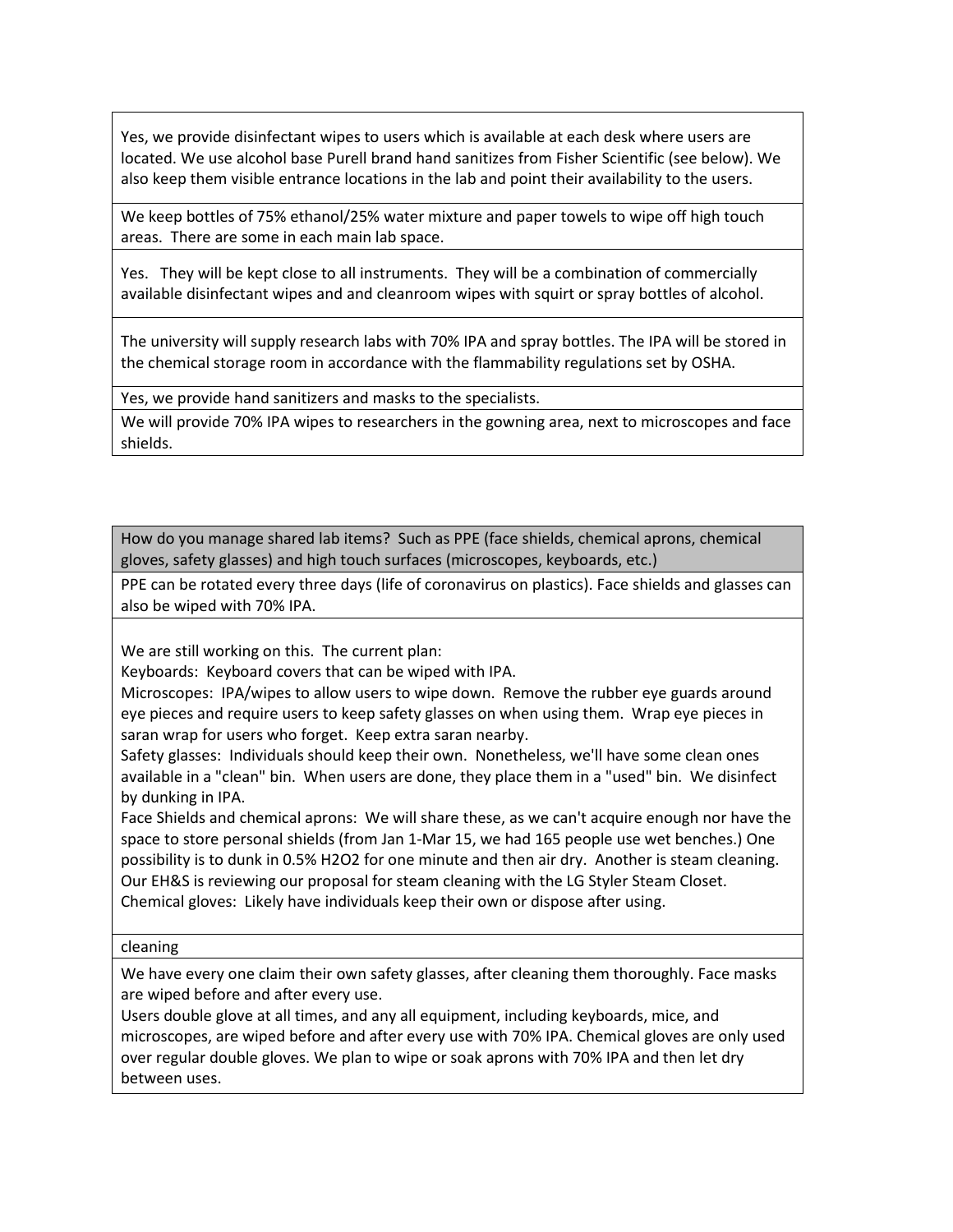Users were previously asked to wipe down shared PPE with IPA before use. We will amend that to require wipe down before AND after use. We have looked into UV chambers or wands for cleaning, but haven't found a suitable economical option.

We require users to clean all the shared items after they are done with using them. First, the users and personnel wash their hands and wipe the door knobs they might have touched and wipe the shared items after they leave the lab. We also request the new users to wipe shared items before they start using them. At the beginning of the day ICAL personnel sanitize all the shared lab items first thing in the morning.

When we go to share applications, our initial plan is to have only one person per day using the tool. They must wipe off high touch areas. For tools that cannot be wiped (e.g. optics for laser systems) we require them to wear gloves when touching. Face coverings are required in the building when you might come in contact with other people in passing. Sinks and soap are provided in many lab spaces.

All researchers have their own safety glasses. In the cleanroom, we will not require users to sterilize aprons, keyboards, mice and chemical gloves, but in outside labs we will.

We no longer share PPE that may touch the users skin. In addition, each student has also been given their own pair of Safety glasses for their own personal use. Commonly touched surfaces are wipe down daily with a 70% IPA/H2O solution. This includes access door knobs, building access doors, door push bars, cart handles, and shared hard keys.

Provide cleanroom wipes and IPA to wipe down shared PPE, keyboards, microscopes, etc.

We currently stock face shields, chemical aprons, chemical gloves, and safety glasses inside the cleanroom. The university has ordered PPE supplies that will be distributed to faculty and Core Labs as required. High-touch surface areas will be placed on a strict cleaning schedule with both staff and Facilities interchangeably cleaning the high-touch surfaces. Additionally, sixty reusable keyboard covers and 500 disposable mouse covers have been ordered.

High touch surfaces are to be wiped down before and after each individual use. Chemical gloves will be assigned to each person, who will write their name on them. No sharing of chemical gloves. Face shield and chemical aprons will be wiped down before and after each use.

Most of these items need more discussion internally.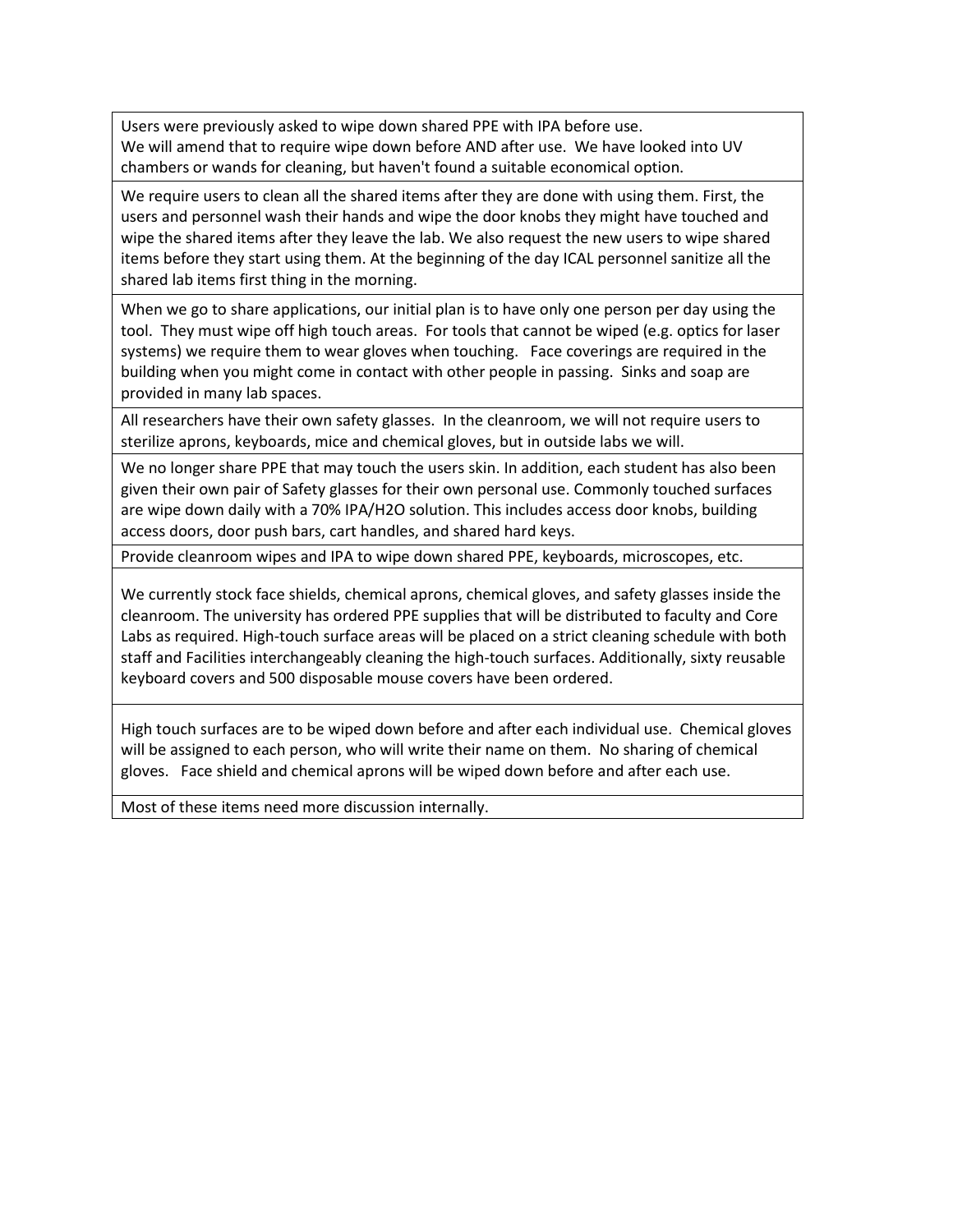High-touch surfaces in facility buildings (like doorknobs, bathrooms) are cleaned by university cleaning crews.

Microscopes and other instruments are wiped down with cleaning supplies before and after each use by users. Shared items like face shields and chemical aprons are wiped down by users before and after use. Users are assigned their own pair of chemical gloves. In some facilities users also get their own chemical apron.

In shared spaces, lab staff will also be responsible for wiping down spaces with IPA.

30 minutes are left free between reservations of characterization tools.

Safety glasses are disinfected by staff in some facilities. Users provide their own safety glasses in other facilities.

Keyboards are covered with Glad press and seal. Changed between users.

No sharing of garments/gowns and other PPE, individual plastic bins or zip-lock bags to store individual lab coats, clean the bin regularly with IPA/DI water solution Plan is to buy plenty of Silicone Keyboards and keep wipes next to each one.

Provide personal safety glasses, considering personal face shield (non-chemical) once supplies available. Microscope objectives and other surfaces close to skin are required to be cleaned before and after use. Keyboards, mice and other surfaces normally touched with gloved hands on recommended to be wiped after use. Generally we tell users to assume their cleanroom gloves are chemically compromised as soon as they touch anything, hence don't touch face and skin. This is appropriate for the viral contamination as well. We recommend cleaning of the gloves using iso wipes periodically and immediately before removing their garments.

We do not share them.

We are limiting capacity and using masks only.

PPE in contact with the face must be wiped down with 70/30 IPA/Water before and after use (face shields, goggles, safety glasses). Chemical gloves must be rinsed thoroughly after use. No special precautions on chemical aprons other than the normal monitoring for degradation. Users are encouraged to wipe down their surfaces when not gloved regularly. The vast majority of use of our facility is in the cleanroom which is a fully double-gloved environment at all times, so surface decontamination is not seen as critical, though we maintain a weekly wipe down schedule of the facility.

What is your hand hygiene protocol before entering the lab and in the lab? (Double gloves? Hand sanitizer? Wash station?)

Hand sanitizer and use a wipe to open the door to the gowning room.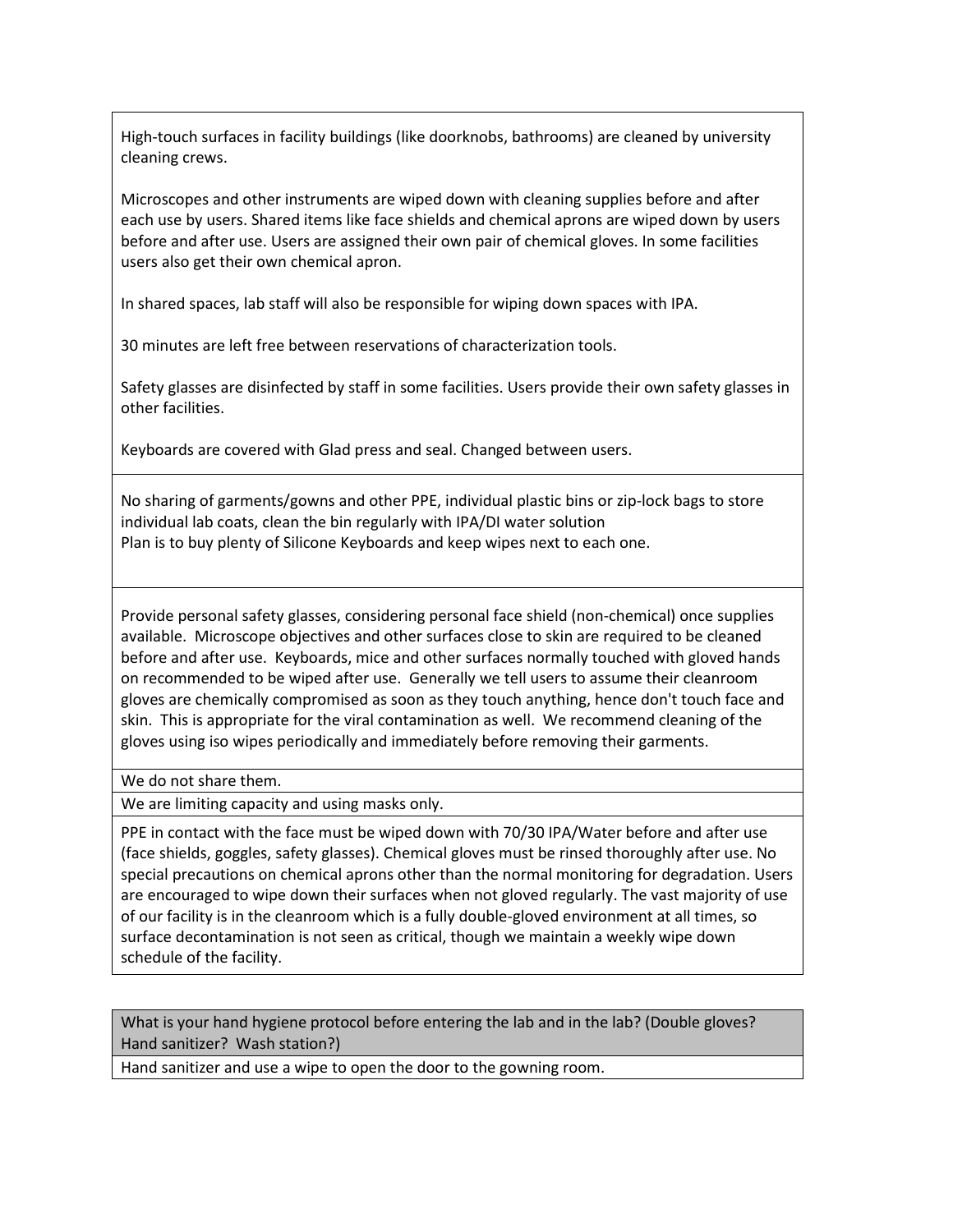Gloves are not to be worn outside the labs. Hands should be clean before entering any lab space. Hand sanitizer is required before entering and prior to exiting the labs. Each lab also has a designated hand-washing station (again to limit the potential for cross-contamination.)

Hand washing upon entry and exit, NO GLOVES allowed, and disinfectant of surfaces.

Upon entry into the gowning area the student uses the non-contact hand sanitizer. From that point gowning is performed in the standard manner, but limited to two persons in the gowning room. We have also spaced out the bunny suit hangers so the gowns do not touch. Air flow in the gowning area has also been increased.

Hand sanitizer outside cleanroom before entering. Normal glove procedure

Hand sanitizer station outside cleanroom, hallways and other major labs

Hand washing is required prior to entry to the secured zone, and recommended frequently throughout the day if not in cleanroom. Hand sanitizer is available, but hand washing is preferred. Lab space require double gloves which is our normal, non-COVID operating procedure.

We have hand sanitizing items at the entrance and exit side of the door. Users are required to sanitize their hands as they enter the lab. We do not require use of gloves but we require face masks. We also take face temperature of the people if their temperature is above normal we do not allow them to enter into the lab.

Single gloves and hand sanitizer.

We ask that users wash theirs hands before entering the lab, and we stick boxes of tissues before each gowning room so that users can enter lab spaces without touching anything. Then the users don gloves and wipe their personal belongings and anything else they may have touched with IPA, including the door handles (including the outer ones). Then users gown, and finish with a second set of gloves. They are expected to change gloves frequently.

[The University] is working to provide hand sanitizer stations in front of labs. Until then, wash hands before entering space. Disposable gloves are put on as soon as user walks in space. Wipe keyboard and mouse before and after work.

Automatic dispensing hand sanitizing stations will be located in the vicinity of the lab entrances for use before and after entering the labs. Glove stations will be provided as needed. After donning the first pair of gloves and putting on the rest of the PPE, users are instructed to use the hands-free sanitizer dispensers to sanitize the first pair of gloves before putting on the second pair of gloves. Furthermore, a hands-free wash station with an automatic soap dispenser and hands-free paper towel dispenser are located in the Biocleanroom for use.

hand sanitizer. We don't have a nearby wash station. Double gloving is too costly and effects limited glove inventory

There will be a hand sanitizing station right at the entrance to the facility. After using the hand sanitizing station, users will immediately put on gloves that we make available at this station. Gloves are to be worn at all times in the facility, but can be changed out. We also provide gloves in the cleanroom gowning room and in all the outside labs.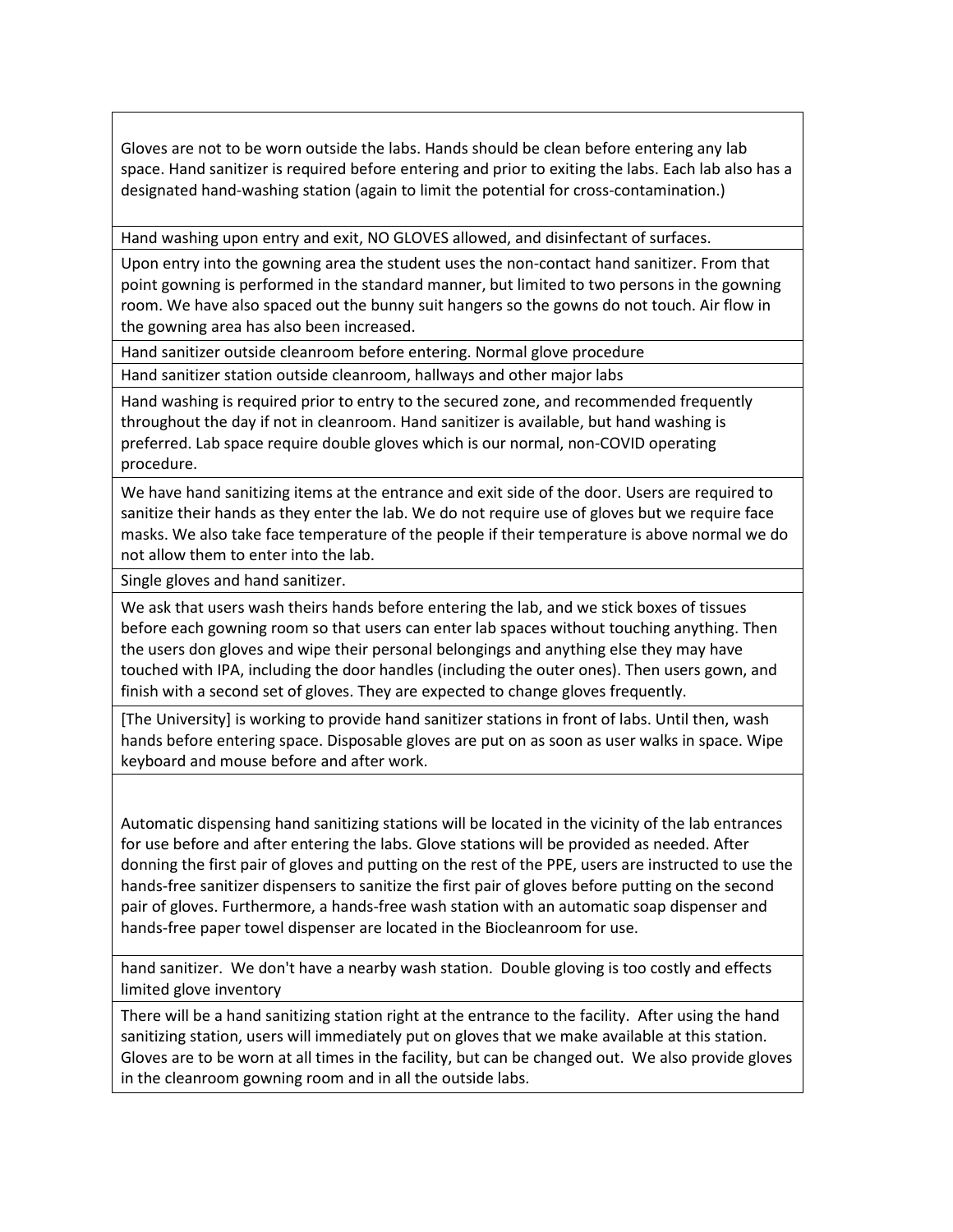Users are encouraged to clean hands with alcohol-based sanitizer prior to entry (if cleaning w/ soap & water, it's hard to quickly get hands dry enough to put on gloves) Users should don gloves immediately upon entrance (we have 1Safe (TM) gloves dispenser that facilitates onglove-at-a-time dispensation). They should remove glove at the lab exit and immediately use the available hand sanitizer or go straight to restroom to wash hands.

Users must wash hands immediately before entering. There are bathrooms immediately across the hall from the gowning room entrance.

Double gloves or hand sanitizer based on availability. Wash station is not available at entrance.

We are not a clean room so mostly wash stations. We have limited hand sanitizer right now but will work on getting more. Gloves for things that cannot be sanitized.

Plan is to wash hands (hoping to turn a drinking fountain station into a hand washing station outside the lab) and hand sanitizer. We normally have a double-glove policy inside the cleanroom. We have not decided whether to do this in our satellite labs.

How do you manage cleanroom suits? (Disposable versus laundered? Are full suits used? Who handles the garments and how?)

We have two cleanrooms and one uses disposables the other launderable. Users get their own full set to be stored in user's bin. They handle their own garments, either tossing the disposables when damaged, or the launderable ones go into a large bin for pickup by laundry vendor.

We have a rental service for our cleanroom suits. We want to streamline gowning, because the occupancy limit for our gowning space (<250 ft2) is one person. So, we will be trying out an experiment to eliminate cleanroom booties, relying on just shoe covers instead. We're trying out shoe covers that are slip- and chemical- resistant. For height-challenged people who risk tripping over too-long pants legs, we will have slap bracelets which can be used for holding pants legs up.

Suits will be individually assigned, not shared. As these are rentals, each garment is individually barcoded. The current plan is to have labmembers check suits out using the barcode scanner. Garments will be kept in ziplock bags and stored in individually assigned bins outside of the gowning room/labs (we purchased shoe storage units for this.) Labmembers will pick up their bagged suit and wait to gown up. On exiting the lab, they will rebag their suits and return them to the storage shelf outside the lab. Labmembers must return their suits to laundry once/month or be charged the cost of a lost suit ( $\sim$ \$200.) We wanted to avoid having staffers handle used garments.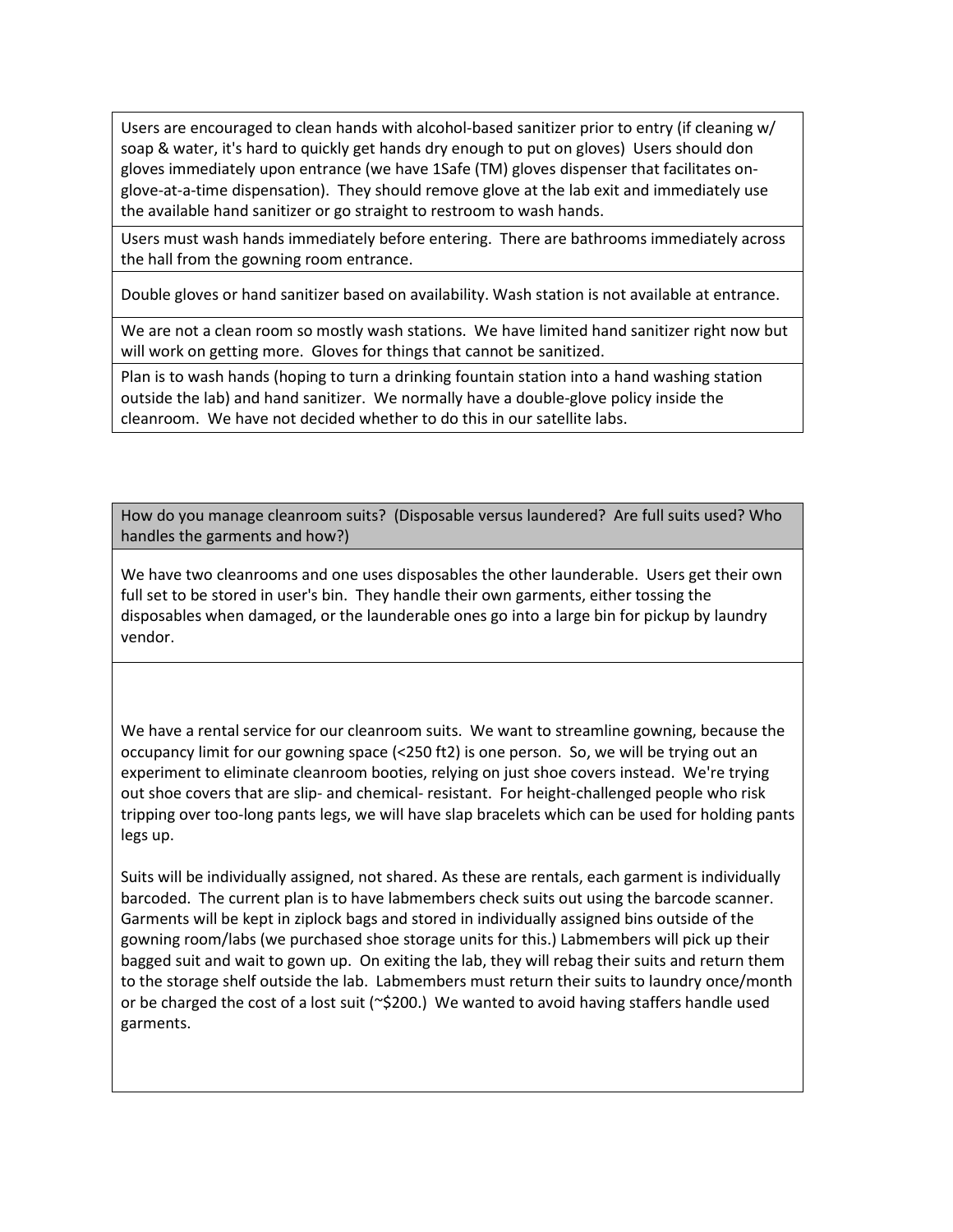This also depends on the facility.

In one facility, all cleanroom suits are laundered after each use. In another facility, clean room suits can be reused for one week. They are stored in the gowning area, spaced apart.

Only staff handle used cleanroom garments.

N/A

Disposable full suits stored in individual bins/bags by users themselves, proper disposal (yet to be decided).

We will continue using our laundered suits, but with more frequent laundering and with suits being hung further apart when not in use. Our suits are laundered by a contract service (Uniclean).

Most of our users do not use clean room suits. However, we require users entering wet-lab to use none disposable garments which are sent to laundry every Month.

Limited traffic of our cleanroom allows for laundered garments. Gowns to placed in laundry bin if user does not plan to return before laundry day. gowns that are reused are separated by 1 ft.

Normal laundered full clean room suits. They are sent out to cleanroom laundry

We launder suits and have placed plastic sheets between users' gowns. We have full suits and coats for different spaces. Individuals handle their own garments and one of our staff sends them out to Ameripride monthly for cleaning.

The [fab]is a class 100 cleanroom so we are in the full bunny suits. The suits are laundered weekly by an external service. Weekly tear down of the gowns is performed using masks and gloves.

Laundered suits, masks and cowls stores in plastic bags when not in use. No special precaution to coverall suit otherwise due to masks (fabric or non-surgical disposable) required before coming onto campus by [local jurisdiction] and our own policies. Cintas is our standard provider. They now require all return gowns be bagged in dissolvable bags for extra protection for their workers. All laundry handled by shipment.

We offer non-disposable garments, laundered, bagged, and sealed by the cleanroom division of Cintas. In addition to the gloves, face masks, bouffants, and shoe covers provided in pregowning, the Inorganic Cleanroom (ISO 5) utilizes the full suits (hoods, gowns, and boots) while the BioCleanroom (ISO 6) uses frocks. The users only handle the garments in the context of unsealing the bag, wearing the garments, and storing them in the garment bags on their assigned racks. In addition to that, the staff restock the shelves and collect the dirty laundry. Users are encouraged to change their suits every 10-20 visits.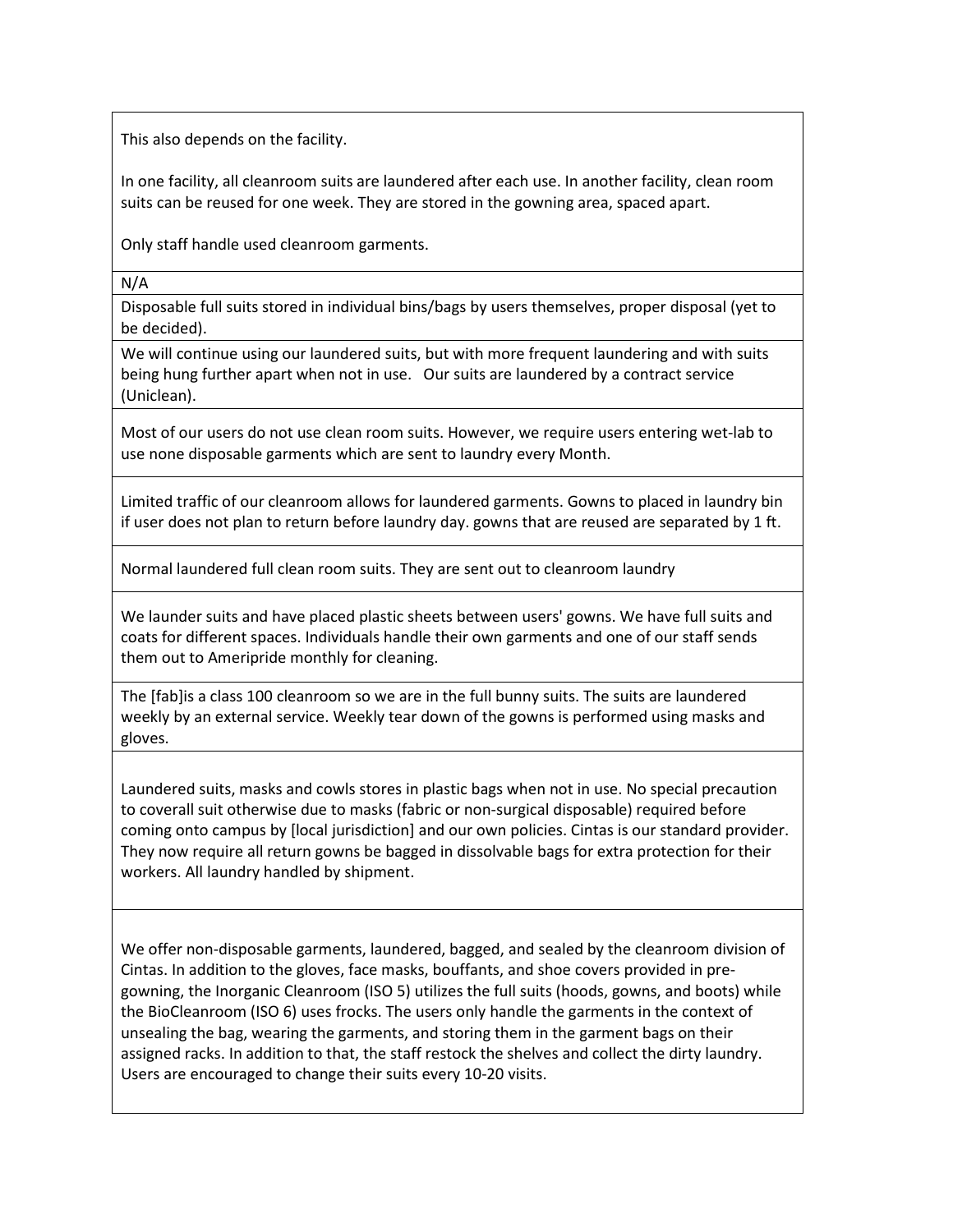N/A - Characterization Facility is not in cleanroom.

Disposable

We have laundered garments for head-to-toe coverage. Garments are currently on hangers and will now be placed in cubbies to reduce cross-contamination. Suits in use are collected biweekly by staff, bagged and given to the laundering company.

All users assigned disposable full coveralls hanged with at least 1 ft separation. Using vestibule space as needed and move coveralls between gowning room and vestibule as needed.

Suits are laundered after one time use and handled by the staff. N/A

## **Do you provide face coverings? If so, what kind?**

User density is currently zero and will ramp up very slowly. this issue doesn't really come up yet.

For now, users are expected to bring their own. We recently purchased launderable face coverings for the cleanroom, and they will be arriving in about a month.

We provide disposable, pleated face masks for our cleanrooms. We also require all users to wear eye protection while inside the cleanrooms, and full-face shields while they are working on hazardous chemicals. Additional face shields will be available to researchers for the general lab space and common areas.

Only disposable masks. [The University] is considering providing a face covering solution to all labs, but details are vague.

We will provide surgical masks, more specifically for our staff, but also if not already present when arriving.

Yes, we will provide disposable 3-ply surgical-style masks for each user.

We currently have a decent supply of face masks and have ordered a supply of snap in snoods as a backup. However, feel that the snoods are not as effective as the face masks we are currently providing.

General face masks. N95 are being considered for trainings.

Yes--typical surgical masks

Yes we insist on using face masks and provide users face masks unless they come in with their personal face masks. We purchased face masks from Fisher Scientific with catalog no: 19166980

Everyone will be required to have their own face coverings. If they prefer to use their own in the labs, they can use a cleanroom beard cover over their own face covering. We also have do-ityourself face coverings made of lint-free wipes. And we will have masks compatible with cleanroom suits, made from cleanroom knit wipes modified with snaps.

Not at this time, but are looking to acquire some.

Yes, surgical masks.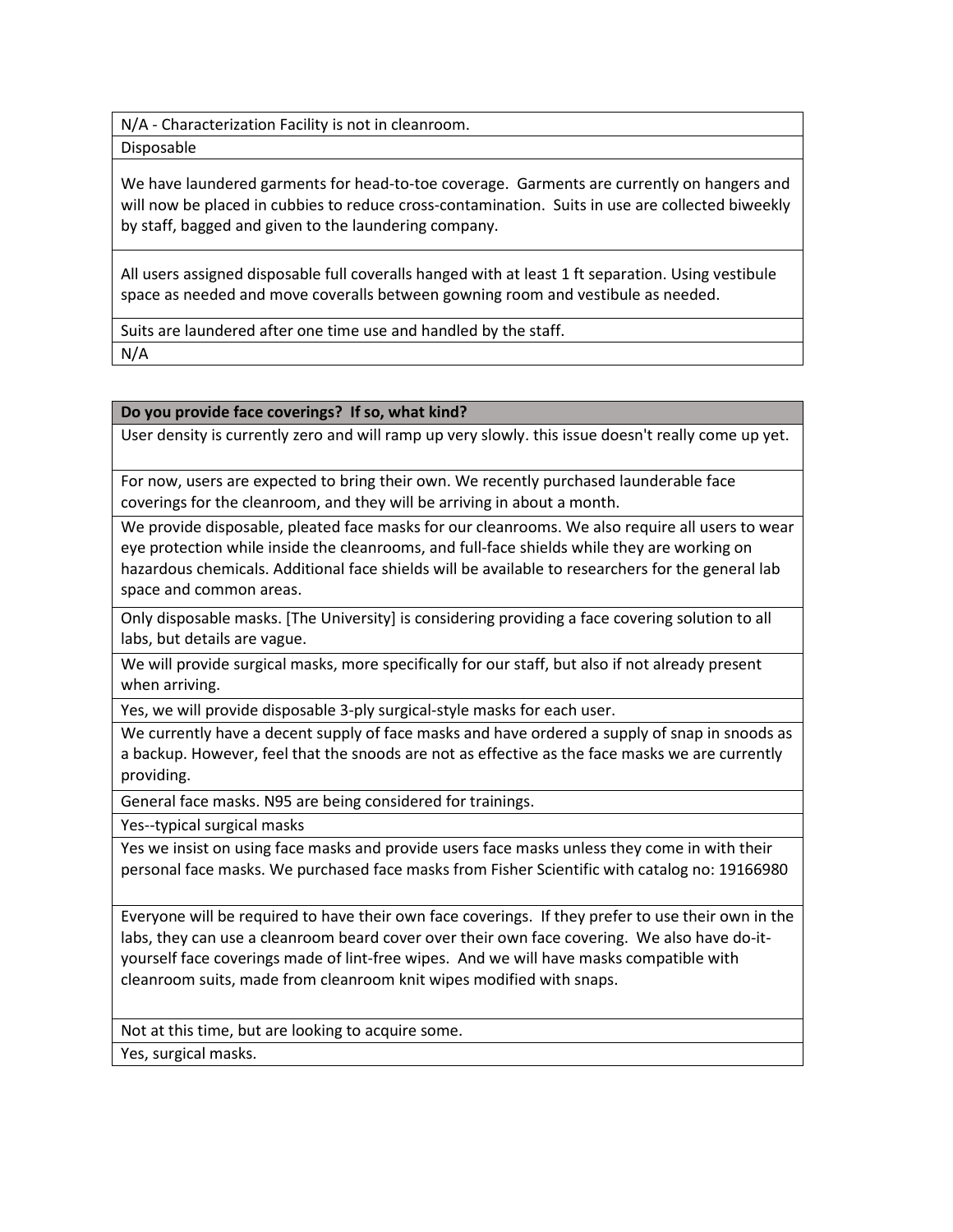Cleanroom suits include launderable cloth masks certified for cleanroom use. We provide cloth masks to staff. [County] requires residents to use fabric masks anytime they are out of their homes and may come closer than 6 feet to some not normally a part of their household. (University) and our own policies request users to acquire and utilize fabric masks anytime they may be on campus. We provide paper, non-surgical masks to users as a backup.

Yes, disposable surgical masks and/or veil mask

All people are required to wear approved face masks while on campus and in buildings. Users are therefore required to wear these masks at all time in our facility. In the cleanroom we will be using washable facemasks that they will wear over their personal face masks. The washable mask is to be used only once, and will be placed in the laundry container after each use.

Yes, surgical masks are provided.

Both reusable and launderable

We provide 3-ply surgical masks with PFE, ASTM F2100-11 rating.

Have there been difficulties in obtaining hygiene supplies? If so, how have you managed?

Facemasks have been the hardest thing to acquire. Gloves seem to be OK. The (University) is receiving a large order of facemasks and then distributing them to the people and labs on campus.

Ordered supplies recently, don't know difficulties yet.

Central purchasing has procured vendors and supplies. We have ordered gloves from our usual supplier.

Face masks are a concern. The availability and price of IPA is also highly variable. According to our chemical supplier shipping has become difficult and a large IPA plant in Europe is down. The demand on hand sanitizer has also driven the demand for IPA and apparently ethanol.

Yes, everything is in short - or no - supply. We have piggybacked on the [cleanroom] for some large purchases, but we have also sought out new/other vendors and tried to buy in bulk when possible.

Yes, there is a long lead time on any supplies ordered directly by the facilities through university purchasing processes. Staff members have purchased some supplies on their own (e.g. from Sam's Club).

The university has promised to provide any needed supplies to the facilities, but there is a lag on this.

Yes. Limited quantities were available, so we place multiple orders.

We are able to obtain some small quantities of certain in-demand supplies, such as chemical aprons. Latex and vinyl gloves have not been a problem, but it is difficult to obtain nitrile. We plan to conserve items that are difficult to obtain and reuse where it is reasonable to disinfect.

We planned accordingly and purchased a year's worth of supplies in January. We have not yet had difficulty in buying further supplies, but anticipate issues and price gouging in the future.

No.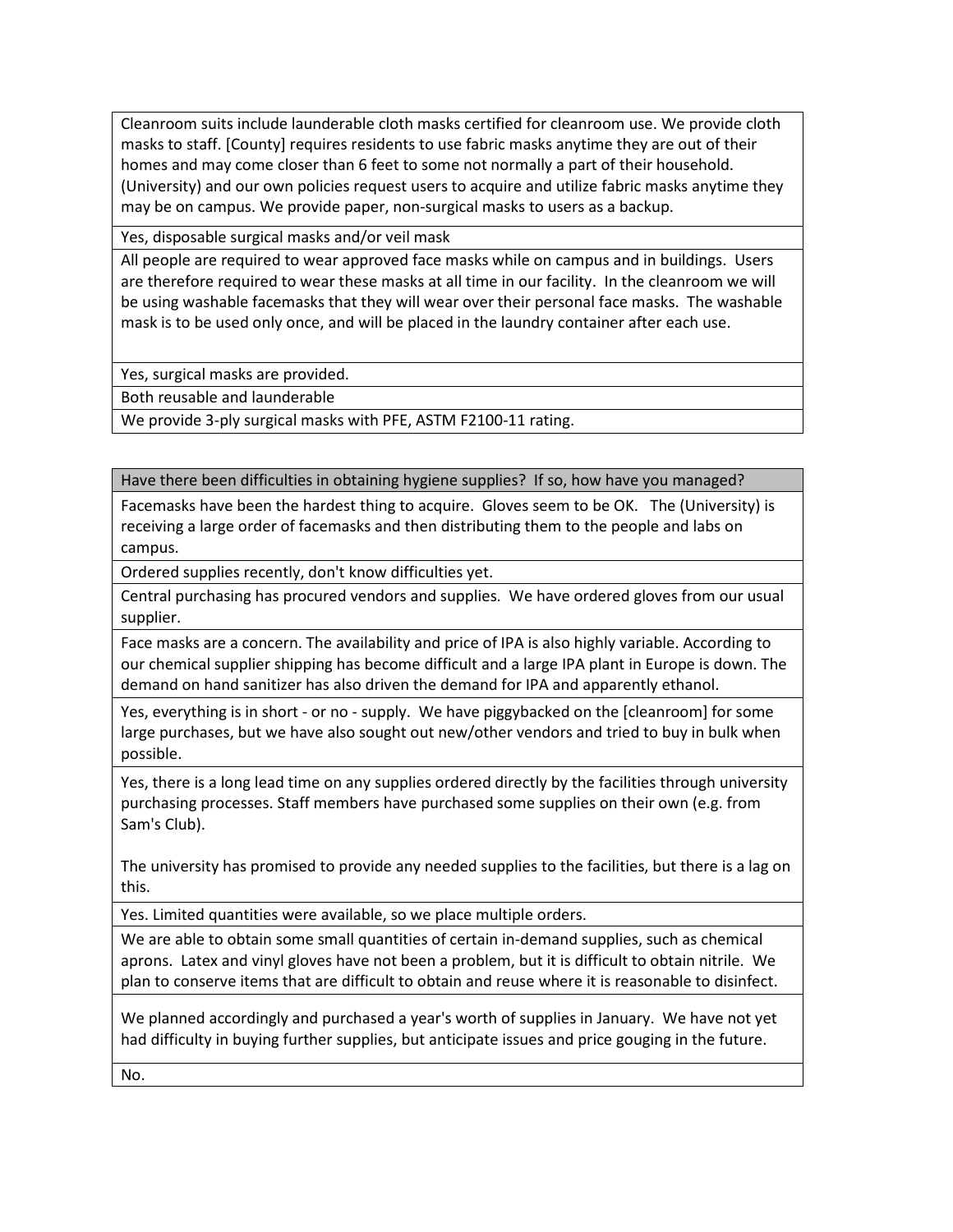Yes. We need to order hand sanitizer from our innovation campus. Transport it on our own and bottle it on our own and order bottles on our own.

Not yet

Yes. We are getting most items through our central Office for Research Safety as a University for this reason.

It is not easy to find a supplier or vendor for disinfection materials such as wipes, hand sanitizer, and touch-free dispensers. A flexible approach has worked for us. Instead of merely searching for hand sanitizing dispensers, I also included soap and liquid ones). They also continually search the internet for new supplies and make direct contact with the vendor to ensure they have it in stock.

Disinfectant (standard stuff off the shelf) has seen interruptions, and we are seeing long lead times for nearly all PPE and cleaning materials. We have flexed our ability to order high purity IPA and non-woven wipes to address the issue thus far. [University] EH&S and custodial services continues to support as possible as well.

Yes, hand sanitizer have been difficult to find

IPA is limited, but we have a large enough stock to survive lead time.

We have no difficulty obtaining hygiene supplies. We get such supplies from Fisher Scientific with catalog nos:19043815 (purell wipes) and 19043732 (instant sanitizer)

YES. We limit opening to trainees until we have the proper PPE

Is your facility performing health checks on staff and/or researchers? How are these managed?

We do not. I asked the office of economic development and research for thermometers. They did not support the idea that we take measurements of users.

Provided by University; process unknown

No, we expect staff/users to self monitor.

Large signs directing staff/users to go home, if they are sick

No. We say that users and staff must stay home if they are sick, and recommend that they take their temperature before they come into work.

We do not perform health checks. We simply check the temperature of the users using remote sensing and making sure that their face temperature is normal. If their temperature is above 100 F we ask the users not to enter the lab.

There are HIPAA concerns about collecting and acting on this kind of information, particularly in a shared facility where many of our researchers are not employees or students. The University will be deploying a health check app, which everyone must fill out before arriving on campus. We plan to use this for our non-university researchers as well as students.

All personnel are expected to take temp before leaving house.

The [fab] staff members check their temperature daily using a non-contact thermometer. They are not required to report their temperature, but asked to stay-at-home if their temperature is over 100°F.

[The University] is also performing COVID-19 testing for a limited number of essential on-site staff.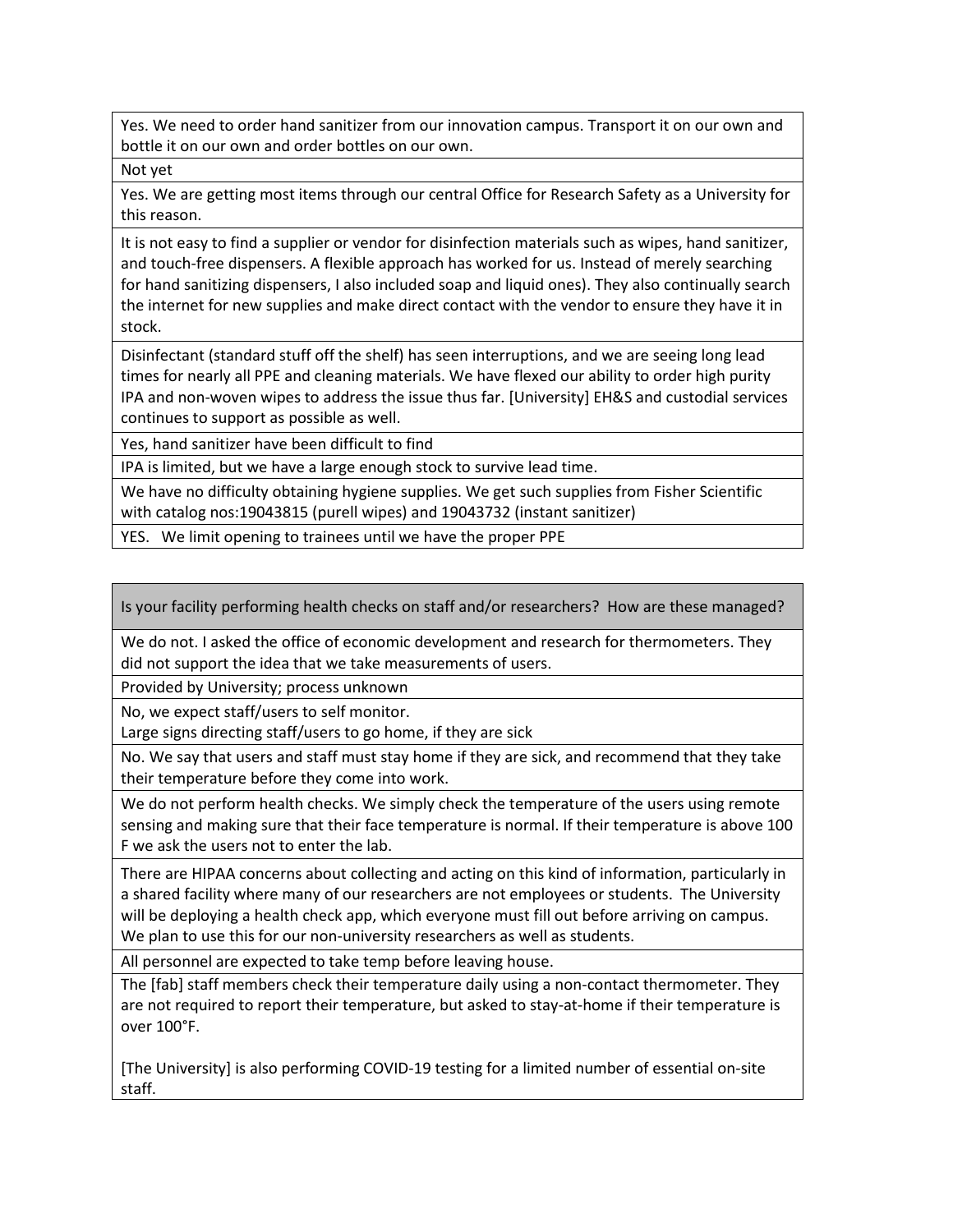anyone entering the building is required to fill out an online form before they come in verifying that they do not have any of the variety of symptoms of COVID19.

No

Yes, temp checks.

Temperature checks of all those entering the building are conducted by security guards.

[University] faculty and staff are following guidance from the [University System], the Centers for Disease Control and Prevention (CDC), and the [Department of Public Health]. This guidance includes quarantine, isolation, and return to work criteria established by the CDC.

Daily self attestations of health and a lack of any symptoms required by [University]-wide policy. This is handled via [the University's]'s central personnel system for those with access, and by paper sign-in sheet for those without. Details available on [the University] website.

University policy is to check before coming on-site and after returning home. Temp check or symptom check. Currently these are only documented by the employee. No screening of lab users in place at this time, but looking at options.

No decision yet. May be performed at building entrances.

[The University] as a whole is requiring everyone to fill out a health check form each day before coming to campus.

The facility is not performing health checks. Staff and researchers are responsible for managing themselves and staying home if sick or if they have been in contact with a known COVID-19 case.

This is going to be a university-level - or higher - policy. No word yet what the expectations will be. We have purchased non-contact thermometers in anticipation. Staff will self-monitor and report.

How is the maximum number of researchers allowed in your lab determined? Do you anticipate demand being higher than the number allowed? If so, how do you plan to manage expectations?

As the [State] is beginning to modify restrictions to the stay-at-home order, the University is developing a set of policies, procedures and guidelines associated with the increase of research activity on campus beyond the current level which is restricted to critical research activities as described at [the University website.]

It is determined based on ability to social distance at 6 feet unmonitored. We anticipate a high demand, and we are creating messaging that tells researchers there will be longer than expected wait times due to lower capacity. This will just have to be tolerated.

1 specialist+1 user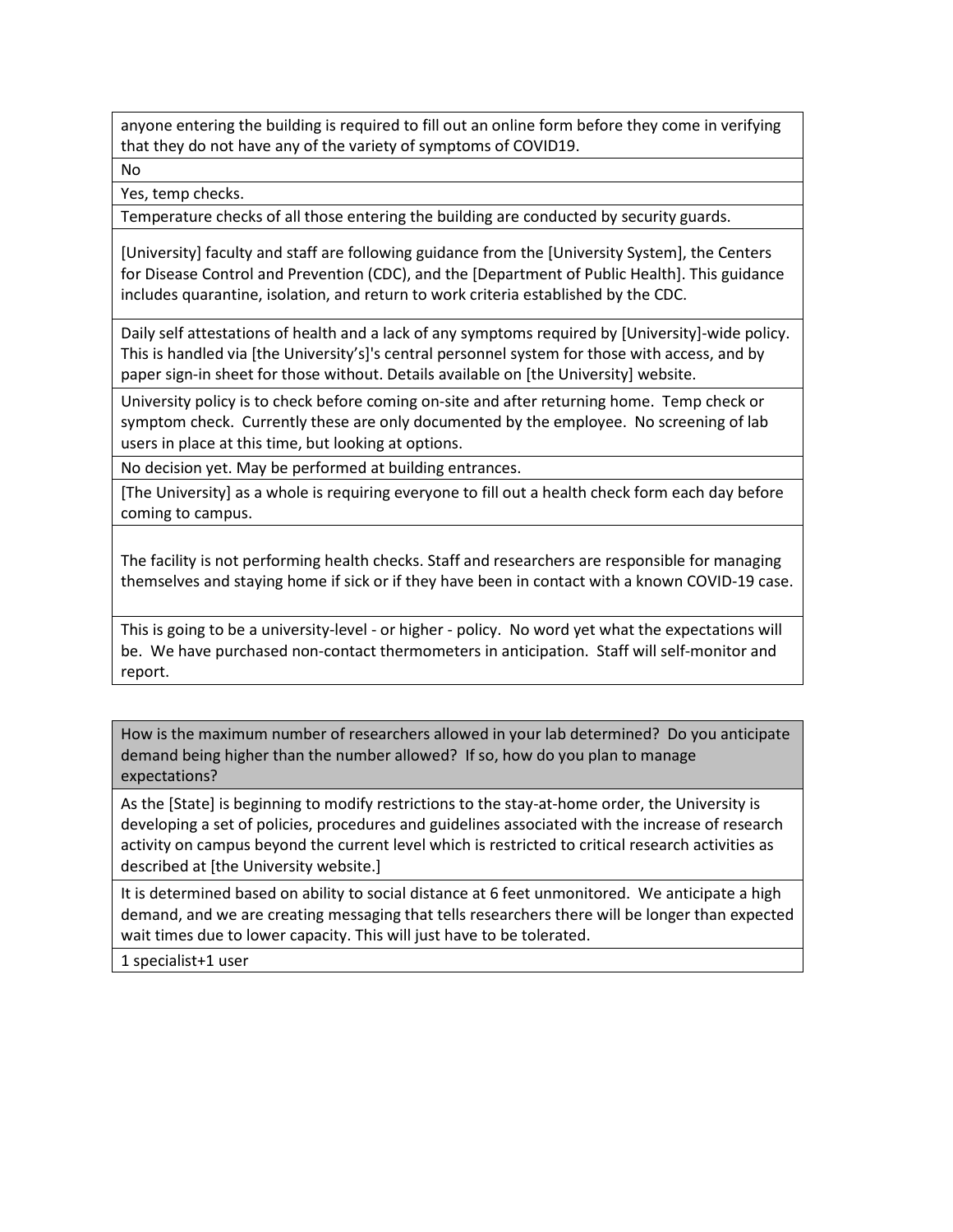When we reopen, the initial density allowed is two researchers per lab that is >250ft2. One researcher per lab is allowed for spaces <250 ft2. For our collection of 12kft2 of spaces, this corresponds to 41 people. For the Cleanroom, which is a collection of 13 rooms, this limit is 25. In practice, we will be limited by how many people we can process through gowning and managing traffic flow where aisles are only 4' wide. To start, we plan to limit cleanroom occupancy to around 12. Some of the other spaces will also be reduced initially as well.

A study of our lab use in Feb. and Mar. shows that most people use the lab between 10 and 4 pm. 75% of equipment use happens between these hours. Weekdays have 8X the activity of weekends. So, if we believe if we can persuade researchers to spread out their use throughout the day and into weekends, we should be able to accommodate demand. We will be going to work shifts for our researchers; that is, researchers will need to not only make reservations on the equipment they want to use, but also make sure their reservations fall on their individual shift day/time. It's an extra barrier to entry, but it also means researchers aren't competing with as many people for equipment availability, so we hope this facilitates access.

This is a very small box for so many questions. We are 'mostly' limiting numbers based on room/area. Much of our rooms will only allow one person. A ~ 3 hour time delay for change of room occupants if there is going to be long term use of the room. This will likely result in demand higher than supply. We will do a 'first come first served' plan but limit the amount of time for each 'use' of a specific tool. Then they have to 'go to the bottom of the list' for more analysis. There will be exceptions handled on a case by case basis.

Characterization tools are mostly one per room, so most rooms are single-occupancy. For some larger labs, we have used a conservative version of the spacing allowed in restaurants (100 sq. ft/person vs. 50 sq. ft/person) to determine occupancy. We have implemented scheduling rules and will be removing extra chairs to enforce these limits.

1/3 of the average maximum occupancy at any time of the day during last year.

Total facility space and recommendations from Governor's office. Limited to 25 people, largely self-policing. user's required to indicate the time they will be in the facility on a shared calendar. We have been very clear with everyone that this will not be business as usual, research will be slower, access will be limited, and so far there have been no complaints, though we are currently still operating for essential research categories only as defined by the [State] and [University] Office of Research.

Determined by 6' minimums. We should be able to accommodate all persons that want to enter the cleanroom.

Based on area and equipment usage patterns. Yes demand will exceed limits. Currently allow only 2 grad students per faculty on scheduled times inside the cleanroom so access is tightly controlled right now. As we loosen things up we anticipate more issues, likely leading to slower research progress.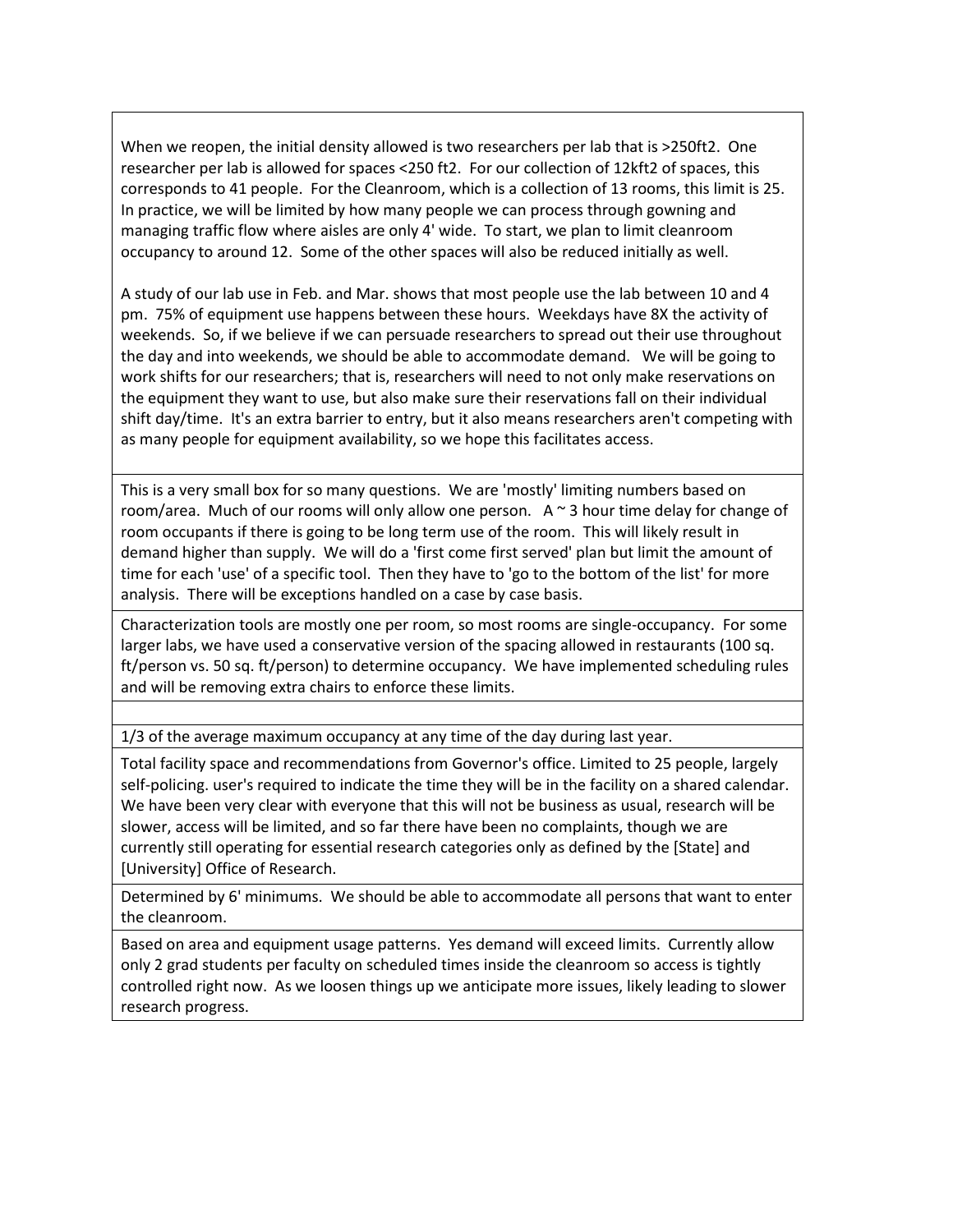Our instruments are located in the lab such that density of users and people in the lab do not exceed the social distancing rule of 2 m separation. We have at this time no plan to increase this human density. We do not anticipate and plan to increase the density in the short term. We will always insist on the face masks for any user to enter into the lab. Classroom teaching will be conducted using remote communication techniques to be developed in months to come.

In small spaces (like rooms that house microscopes or gowning rooms), only 1 researcher is allowed per room.

Larger spaces, like the cleanrooms, are limited to 1 person/250ft^2.

We plan to predetermine number of users in an aisle/lab based on sq footage and movement area availability, Not allow so many users in the lab.

We calculated twenty-five occupants as the maximum number of researchers, based on social distancing guidelines.

[The University] has produced lab guidelines that require no more than 1 person per 250 sq ft. We are using this guideline, which basically means a maximum of 1 person per cleanroom bay and outside lab. We do anticipate demand being high especially as we first open up. But users must follow this guideline or be subject to our standard disciplinary action.

One user in most spaces. Cleanroom: one user per bay. A couple of analytical labs have high traffic. User's will have to plan experiments carefully.

A preliminary study by campus estimates 1 person per 150 Sq. Ft. We do not anticipate an issue for the cleanroom facility but will have to set up additional scheduling rules for the general laboratories outside of the cleanroom.

We experimented with how hard it was to keep social distance with different numbers of people in the labs. We found that three in each lab was all we could do if we wanted to maintain 6' for the majority of the time.

**Are processing/remote services being offered to researchers? How are requests prioritized?**

Yes. They are prioritized based on definition of "essential" by the University and then via PI request from there.

Yes. Priority is primarily first-come, first serve. Individual discussion with researchers will be necessary to determine response time.

We still plan to have remote characterization services. As usual priority is at the discretion of the staff member so long as a clear turnaround time/ due date is communicated before the work is started. With lower occupancy and no training duties initially, there should be sufficient time for staff to work on projects.

In Phase 1 - plan is to only offer limited remote services based on urgency and graduation needs for students close to completion

We will likely offer some sort of remote services, but have not decided how to deploy this. Service will very likely be limited to standard, stand-alone processes, rather than integrated sequences requiring any development work.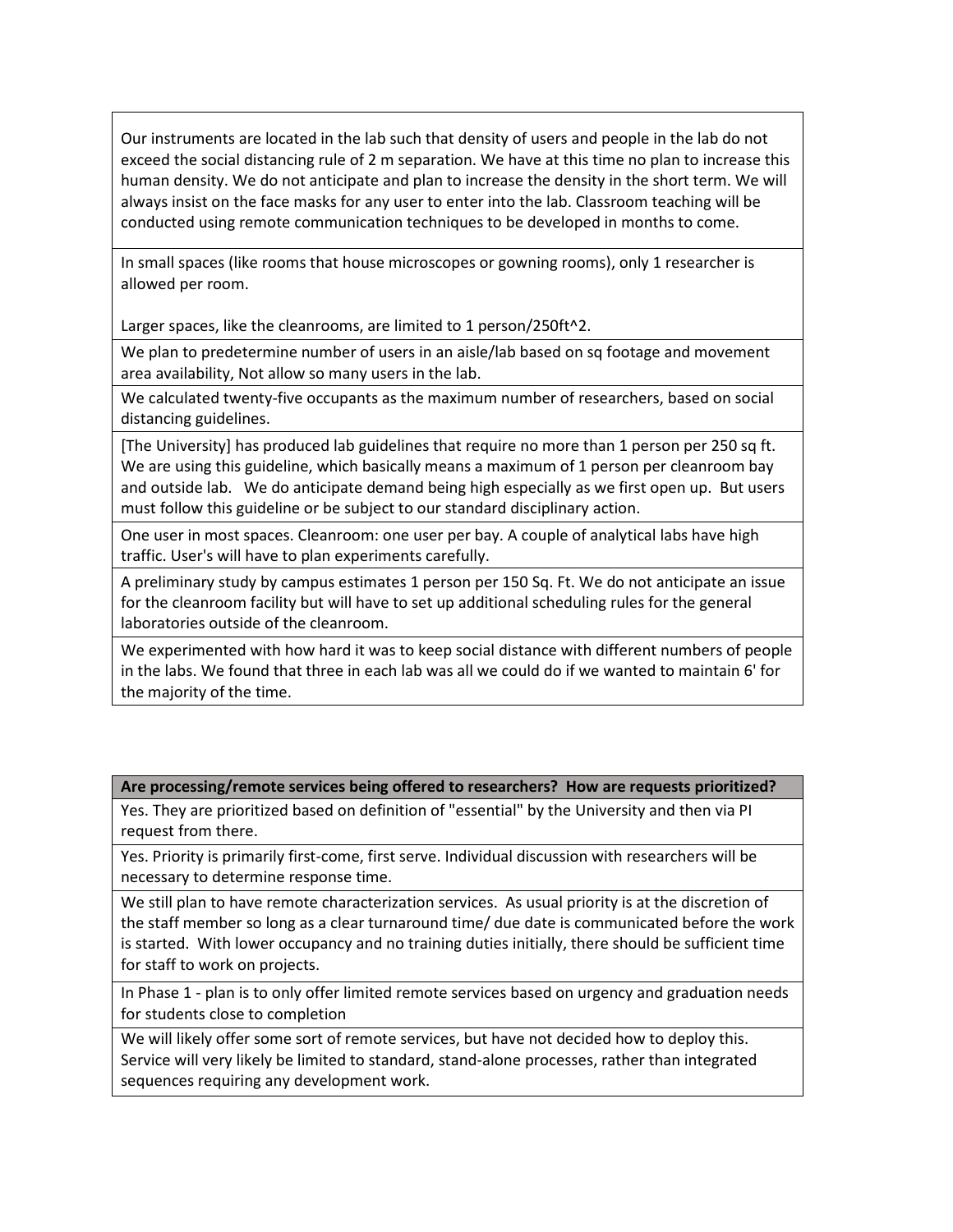Planning and discussion are ongoing, and tasks being managed as equipment and personnel availability increase. The site has a project Coordinator who handles this.

Yes.

Researchers who have been accessing facilities during the shutdown (e.g. those with critical research exception) are given priority for time. Services are prioritized by facility staff with priority given to research that was "in line" before the shut down.

In some facilities, research must be approved by staff and the university.

We are offering staff run samples for most users. We already have this process in place for many of our tools as an option so we will handle the same way we have always done this.

Yes but we don't do much of this so it isn't an issue.

We are allowing some remote services to be performed, but only if it doesn't interfere with onsite usage by [University] researchers, and staff have the bandwidth to perform it.

The [fab] staff is performing service work for both our internal and external customer base.

yes, when we open. case by case evaluation

We are not offering remote processing at this time. Staffing levels aren't commensurate with supporting this activity.

We are developing remote communication techniques based on visualization techniques. This is high priority. During one-on-one interactions we will adhere 2 m separation rule. We will supplement our teaching with additional tools requiring cameras and visualization tools and software. This will take extra cost and personnel but we thing this is how future interactions expected to be.

Yes, by first come first served.

Yes. First come first serve unless covid-19 related.

The [University] Office has approved a small number of research projects. These projects have been deemed essential work and projects in support of specific COVID-19 projects. Some of them are external remote work projects.

Yes. We haven't had to prioritize yet.

Yes. Demand is not that high that we have to prioritize.

Are you accepting new users? If so, how is training done?

No in-person training is being performed outside the cleanroom. Thus, for the time being, we have not accepted any new users.

Yes. An online orientation class will be scheduled in the next two weeks to go over the new cleanroom protocols, modifications to the lab, and cleanroom usage policies. 

We don't plan to accept new labmembers for some time yet, perhaps a few months, until we can figure this out. Right now, our priority is our existing researchers.

Not for foreseeable future.

We are not accepting new users initially, but anticipate training new users later in the summer.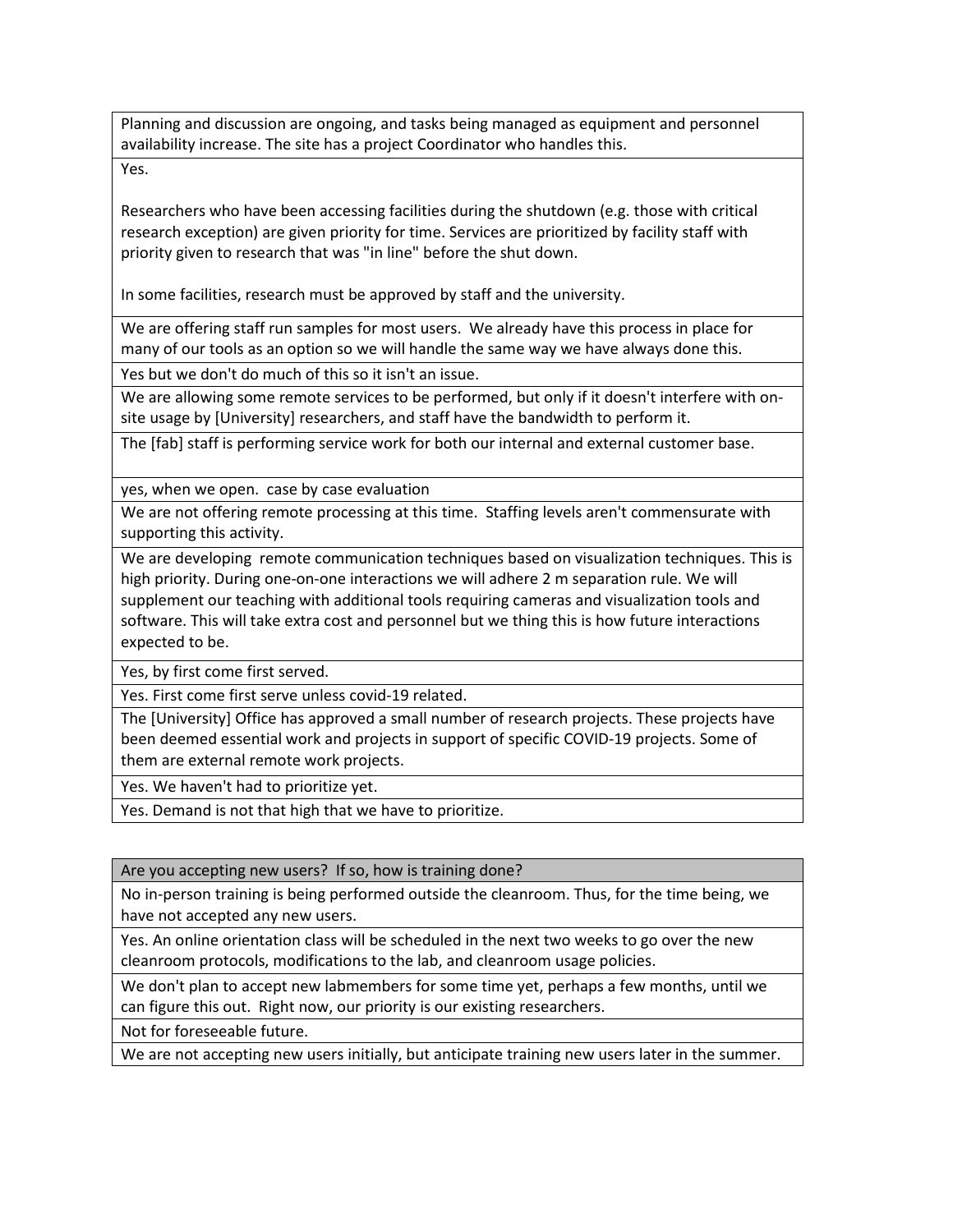Initially, in Phase 1 of reopening, we will not be holding training sessions or accepting new users. We are working to set up some video or remote training options for later in the ramp-up process.

No, not until Phase 3, which is yet to be determined

No. Training is not offered at this time.

No. Training cannot be done and maintain social distancing requirements.

No - all training suspended for the time being as training will require a complete regime change and overhaul.

Yes, users in the sense that they send us samples.

no

Yes, but we haven't had any yet. We will cross that bridge when we come to it, but both parties will wear face masks, and potentially one or both will wear full PPE.

No.

We will always accept new users. We will distribute their use of our facilities in time. We do not expect, considering our location, this will create any difficulty in the future. We are open 24/7.

Per University rules no training currently allowed. This will change as the re-opening plan on campus progresses.

Depends on the facility. In some facilities, only internal use is allowed.

No new users can access the facilities themselves, but new users can have service work performed.

No training is being performed at any facility currently. It is still uncertain in all facilities when training will resume and in what capacity.

No training at this time. New users are accepted as 'remote' if they want data acquired.

Not at this time. Training and new users will be looked at after we've been back open for a while. I imagine not until another 2-3 months from now.

How are you managing training of existing users?

No training is being performed at any facility currently. It is still uncertain in all facilities when training will resume and in what capacity.

We've been developing new training protocols to facilitate remote training sessions using video conferencing. An equipment trainer can host a virtual session in which they can train the users through a mix of training videos, presentations, and software demonstrations. Following the completion of a remote training session, potential tool users must pass an online test to demonstrate comprehension. These online tests are being edited to reflect remote training. 

Our existing customer base has received the necessary in-person training outside the cleanroom. Therefore, our existing customers are being trained in the cleanroom upon request.

Training for existing users will also be suspended for Phase 1 of our return to work.

All trainings will be held one-on-one.

At this moment we are not doing additional training.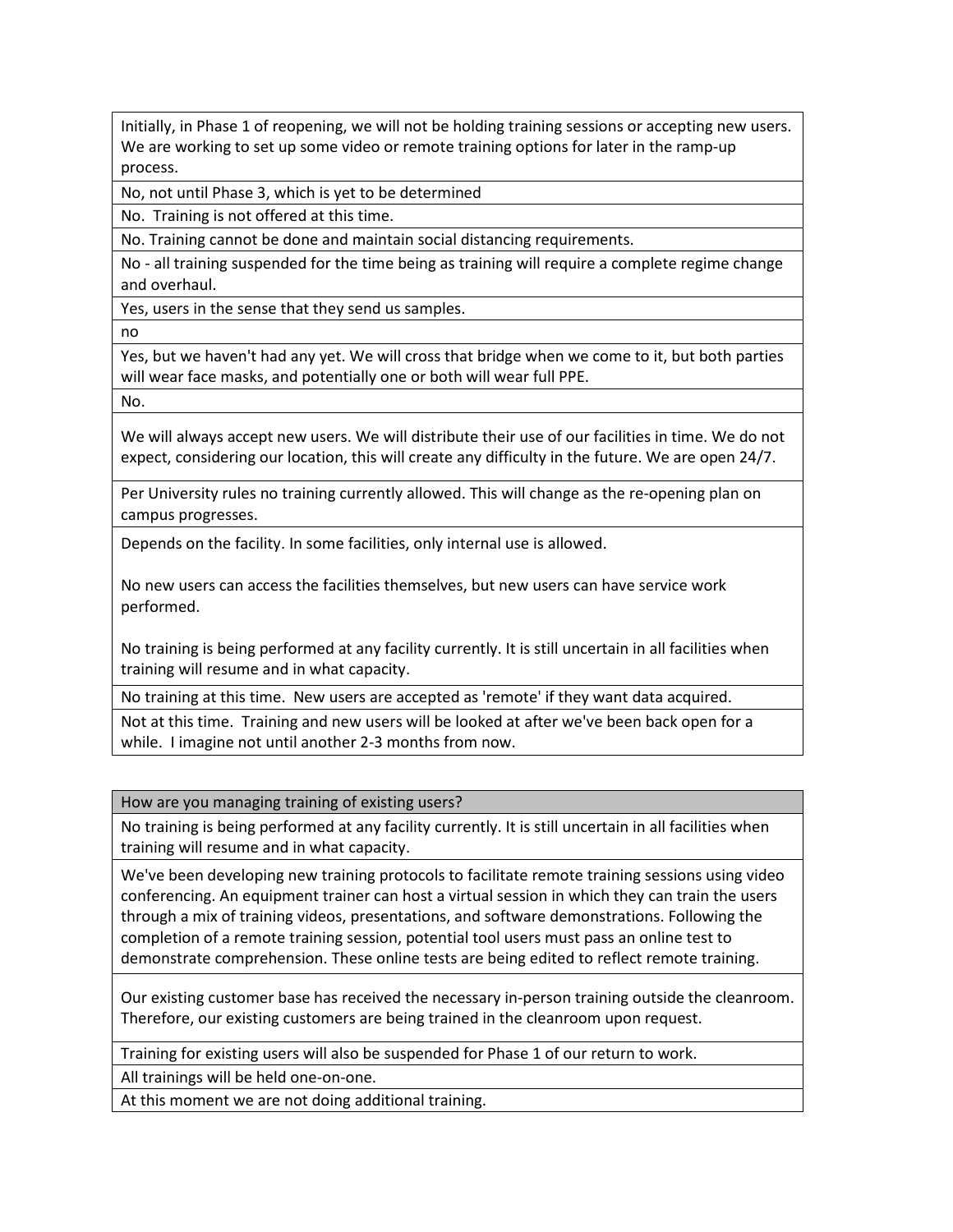No training at this time. Staff are putting together training modules so that moving forward we can have some if not most of the training done via video. We are also considering realtime online training options, but this is still under discussion.

Training suspended until further notice.

No new training requests.

Any retraining or questions will be handled virtually/remotely

This is the KEY. We are maintaining 2 m separation during one-on-one interactions. As indicated above we are currently working on how to do this in a practical way so that both personnel and the users are safe. We will take advantage of visualization tools and software and hardware such that both the users and our personnel stay at safe distance from each other.

Same as above. Both individuals wear face masks. We maintain 6' as much as possible and only go closer when absolutely necessary.

No training offered at this time.

Existing users have been trained. They can refresh online.

We are not training new users.

We do plan to offer training where it can be done socially distanced or remotely. We are working on telepresence, using a chromebook with a webcam, portable low-mag scope or endoscope, and headphone/mic combo (which can be disinfected). We're hoping this kind of set up will allow for training and allow staff to communicate with each other and with researchers, for troubleshooting, for example.

None

Open Zoom sessions, Facetime, text, phone, etc, depending of level of staff interacting required.

No trainings for first phase.

We are not training existing users during our initial phase of reopening. We will revisit this after we've been reopen for a whille.

With new COVID-19 rules and protocols, do you anticipate user compliance to be an issue? If so, how do you plan to address?

There may be some non-compliance initially as folks get used to the new protocol, but reinforcement and gentle reminders work best. If we have to get heavy handed then access ill be revoked.

We anticipate user compliance issues and will use a three strikes policy:

1st violation: email to user, PI and Faculty Director

2nd violation: above + email department chair

3rd violation: Kick-out until we are fully open, then user must go through full re-training

Yes. We do not have formal plans yet. Our user base is small enough that we can handle these issues on a case by case basis.

Yes. We will have a 1-strike policy and then facility-specific retraining must be retaken.

Yes. Educate and train, monitor via staff and video, punish as necessary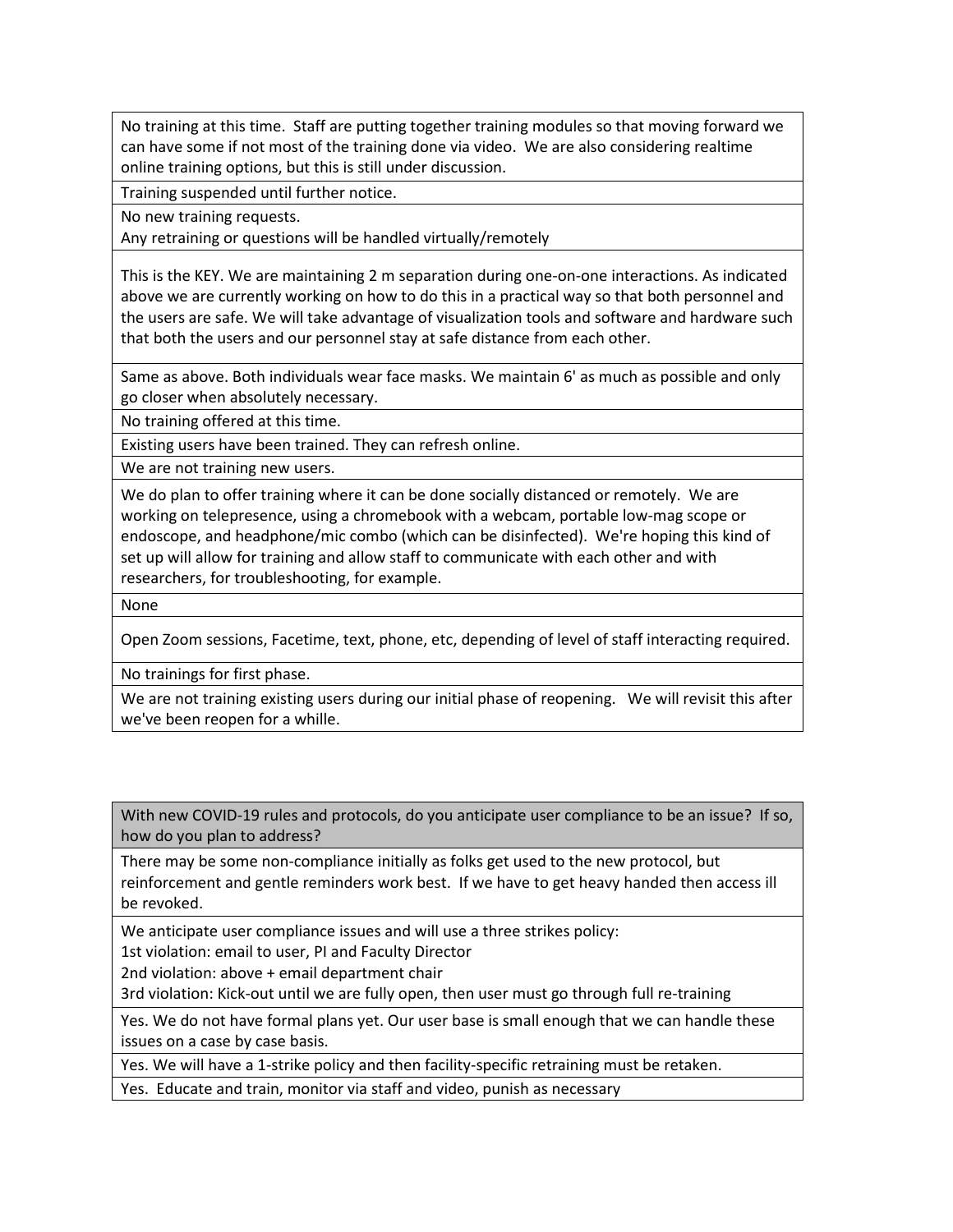We do have cameras in the labs, but hope not to have to resort to using them. The hope is that everyone will be on board and watch out for each other. Usually, labmembers are pretty good about letting us know if other people are in violation of lab policies. Then, we review camera footage and take action. We will need to communicate to the lab community that compliance is a serious matter and that the University will shut us down if there are compliance issues.

Limiting the number of people in the gowning room has been difficult, and will become problematic as the number of researchers returning to campus increases.

We have been educating our users on this issue. We do not expect any complains and have not received any until now. It is important to explain this to the users that social distancing is the NEW NORMAL. There will be no compromising on this requirement. Health comes first.

It will depend on severity of violation. Protocols are under development.

User compliance could potentially be an issue. Staff will randomly monitor compliance, both in person and through video cameras. Users not in compliance will be subject to our standard disciplinary process, which after a second incident removes their access to the facility for a period of time.

We do have some concerns about user compliance as we open up to more users in the lab.

We plan to do rigorous, additional safety/hygiene training for staff and users yes, compliance can be a issue, we plan to implement a strict one-strike policy

Yes. We hope to discourage user non-compliance by leaving as few options for non-compliance as possible. Users that don't follow the new policies risk being suspended and ultimately barred from using the facilities. Additionally, the implementation of scheduling rules and other (site) rules to ensure that occupancy limits are being honored will limit options for non-compliance. 

Yes, but mainly unintentional, Regular infractions will be deal with individually, potentially resulting in revocation of lab access.

I personally think that - as with pre-COVID lab PPE requirements - the great majority of users will understand both that these new rules are the price of doing business in these kind of labs AND the reasons why these rules are in place. We will need to explain our rules, but I don't anticipate many problems. We have a series of escalating actions (Level 0=No infraction last 7 days; Level 1= 1st Infraction 1-> talk to User; Level 2 = 2 infractions within 7 days-> email User and PI; Level  $3 = 3$  infractions within 7 days-> email user and PI and suspend all user access for ## hours). However, we need to emphasize both compliance AND patience - for staff and users alike - in such unusual circumstances.

We do not anticipate trouble. Our community showed very strong promise in policing itself with similar restrictions prior to the shutdown, and we anticipate this continuing. However, individual violators will be address immediately and definitively with suspension of access.

Close monitoring and discipline

Users who do not comply will asked to either do so or leave.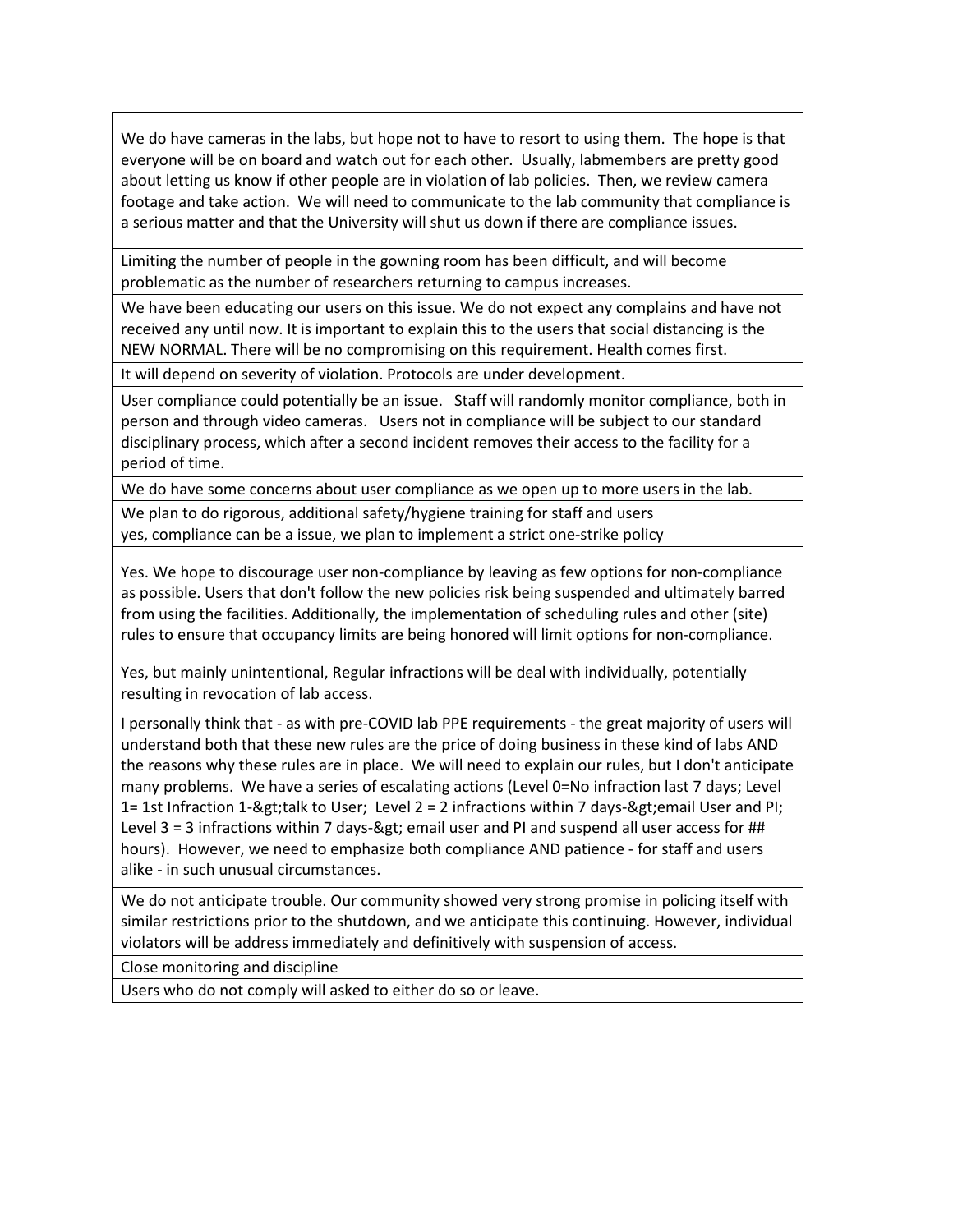Yes, we do expect compliance to be an issue. One facility is limiting this by only having staff perform work. In other facilities, projects must be approved by the facility, which enables the facility to prevent use by users that may be deemed problematic.

In one facility, the cleanroom will always have a staff member present to ensure that users are complying. (With a limited number of users, this should be easier.)

In one facility, there is a disciplinary program that will penalize users who do not comply with the facility policies. Repeated infractions will result in a loss of access.

Are your aisles wide enough to accommodate social distancing? If not, are there allowed exceptions or accommodations for people passing?

Hallways and corridors in the cleanroom are wide enough for 6 foot distancing while passing.

Some places are not wide enough but limiting the number of users will provide for social distancing as users will have a space to move to allow passing users.

No. We will be limiting room capacity.

Not always. From our university: "In circumstances where a 6-foot distance is impractical, students, faculty, staff, and visitors are required to wear a non-medical face mask or face covering." Whenever users or staff are within 6', we wear masks.

Social distancing in the cleanroom has not been a problem at this point. Going forward we also wonder about the hard requirement of the six foot rule in a cleanroom.

Yes.

[one] of our external labs located separately from the Cleanrooms. It has 600 square feet of space and contains 8 major pieces of equipment. The width of a lab is about 17 feet and with equipment load from both sides, the central walkway is a minimum of 3 feet that allows access to the various equipment. Only 3-4 people will be allowed in the lab at a time, so if you are in a work-space there is shielding to allow passage. The widest point is 17 feet 9 inches and the narrowest point is 16 feet and 3 quarters of an inch. The average working area is 17 feet and 6 inches wide and 28 feet and 9 quarters of an inch long.

Sadly, most of our aisles are only 4' wide, with a few of the main exit corridors at 6'. Current University policy is that only essential work allows for unavoidable interactions at less than social distancing requirements. When we reopen, it will be for work that is not deemed "essential." We are petitioning for an exception for cleanrooms to accommodate passing in aisles using the rationale that ventilation mitigates risk, but would be very interested in discussing with other sites about this or other approaches.

The [facility] hallways are just large enough to allow users to keep 6' apart. However, in the inevitable times that they do pass at less than that distance, the briefness of the interaction and mandatory PPE worn by both make me confident that hazards will be minimized.

Not generally. We decided to allow passing within 6 ft inside the cleanroom if done in briskly (no stopping to chat, etc.)

Yes. Users are also expected to use their judgment in maintaining distancing.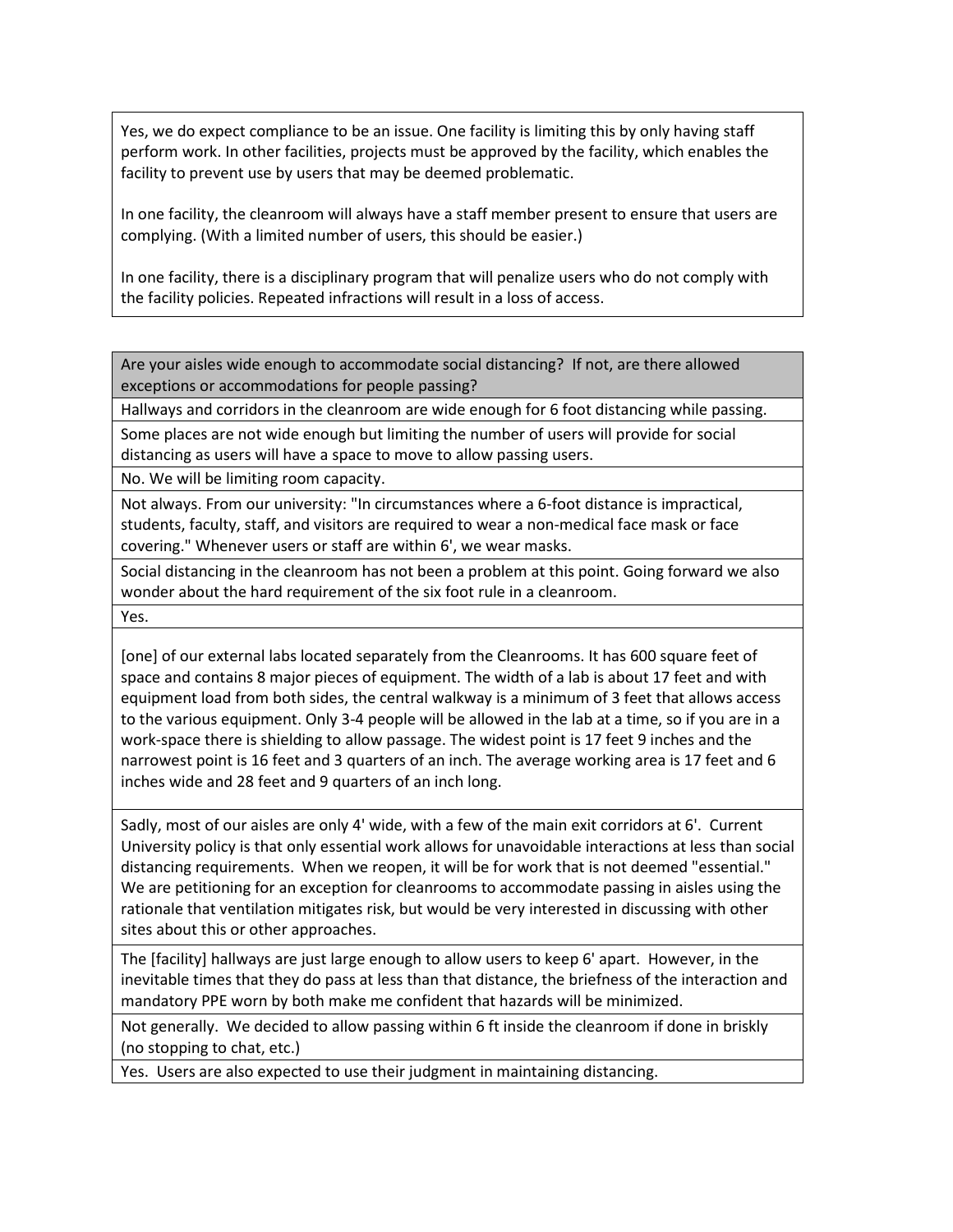Entry to some lab spaces have bottlenecks. Looking through window or knocking on door should be sufficient.

Majority of the aisles are not wide enough. So, only one person will be allowed in an aisle, unless there is another way to not cross paths.

Lab traffic is highly controlled. We take face temperatures of any user entering the lab. We require that they have face masks and adhere to the 2 m separation. This is a fundamental requirement. We are educating our users to adhere to these rules. So far we have no issues.

Our aisles are not wide enough for social distancing. In the cleanroom environment, we will users to walk past one another in aisles.

All people in the building are required to wear face coverings when in communal areas or when they might have to pass within 6 feet of another person.

Current recommendations are to use alternate pathing whenever possible, but incidental passing is allowed. This is in alignment with recommendations since we are requiring masks of all those who enter the facility, in addition to the normal masking involved in the cleanroom process.

Mostly, but we tell folks not to linger near each other when passing.

yes

Do any adjacent stations put operators within 6' of each other? If so, what is your management solution?

In most cases we have adequate spacing.

Yes - users are required to spread out and defer work if it cannot be done with 6 feet of separation.

Only a few such stations in the [facility]. We have set up our lab operating software system to prevent the simultaneous operation of such tools, and staff will keep an eye on these known potential trouble spots.

Infrequently. We have in our new protocols, "Do not use adjacent tools."

Reserving a bay will address this issue.

Yes. Table top tools are being relocated. In many cases, the issue can be addressed by moving or rotating the control station of the equipment. We have a few stations where this is not possible -- we will need to institute priority rules about using these stations on a case-by-case basis.

Not allowing this currently. Users must wait for the space to clear.

Keep user density of specialists and users low until we are back to normal operation mode.

Strict limits on number of people in a lab/area at the same time Social distancing (6 feet) will be enforced in adjacent stations, labs, at fume hoods and benches

Our work stations are separated by 2 m from each other at the minimum. Except for our AFM stations. We do not allow two users work at this location at a given time. 2 m rule is the way of the future. [Lab system] manager schedule users such that 2 m rule is not violated.

No reservation of adjacent stations by different users with overlapping time.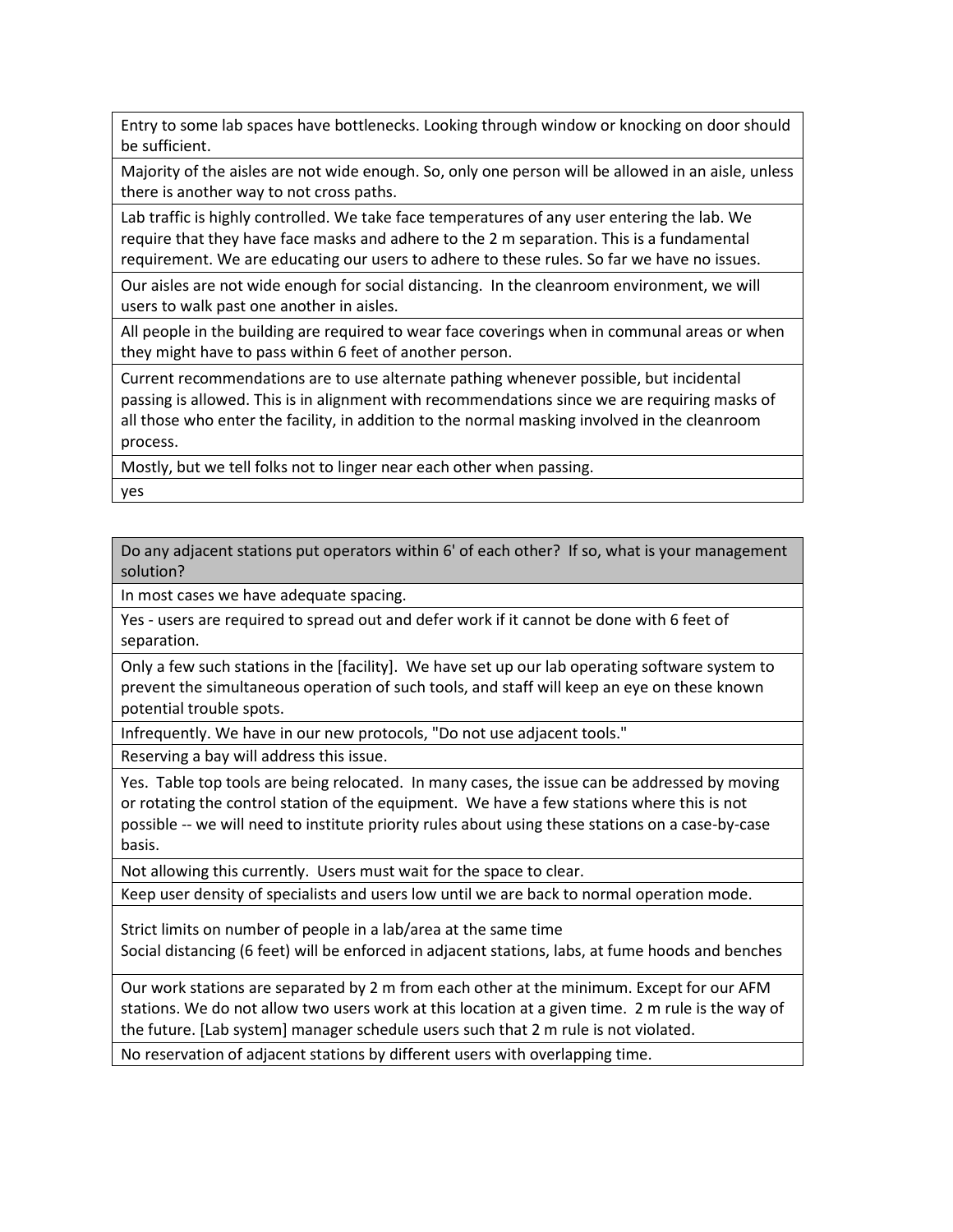Yes. In some facilities, the staff will make a daily schedule to make sure users are not scheduled in spaces that are within 6 ft of each other.

In another facility, users are asked to wait if someone is in the space to maintain a distance of 15 ft. Reservations of tools are spaced 10 minutes apart to accommodate this.

no, they are adequately spaced

We will use visual systems on the cleanroom floor (signs, tape) in front of tools that comply with social distancing guidelines.

No - not with our rule of 1 person per pay or lab.

Scheduling of the tools needs to not overlap.

Some instruments are too close together. We will have to stagger use. Some instruments can be run remotely so staff will load samples allowing users to run the instrument without actually coming to the lab.

Yes. In external Labs, physical partitions will be placed between workstations. Additionally, scheduling rules for the equipment and labs will be implemented on our fab management system to prevent users from operating within 6' of each other. The manager can make a location in the fab management system, set a max concurrency of users, and adds all the tools in the room to be included in that location. Each tool has its own concurrent limit and when a user tries to schedule or log into a tool all location concurrent limits are checked. Thus, the user number is limited to the max concurrency of users set by the manager.

Yes. We will be limiting room capacity.

Is gowning a bottleneck for your facility? If so, how are you managing traffic there?

Yes we have smaller gown rooms. We set up a flow process limiting people and throughput. Not an issue yet for users as only some are approved to return. We developed an on-line training and also required an in-person staff-led 15 minute session to go over the changes.

N/A - Characterization facility is not in a cleanroom.

Yes. A new gowning procedure policy will be implemented that limits the entry to one person at a time with 6' in between them. There will be two different paths for gowning and degowning in the same area. Additionally, we will be following the (University) space planning guidelines for occupancy limits in the cleanroom and using the fab management system to enforce them.

It can be. No more than 3 people are allowed in the gowning room at any one time - there will be a time drain due to this, and we expect our users to be respectful of each other and wait patiently while distancing appropriately. With limited occupancy, we anticipate this being less of a concern.

We have no problem with gowning. Our users are not required to ware gowns.

Yes, but frequency of user entry should not be an issue.

We will allow two people in gowning simultaneously.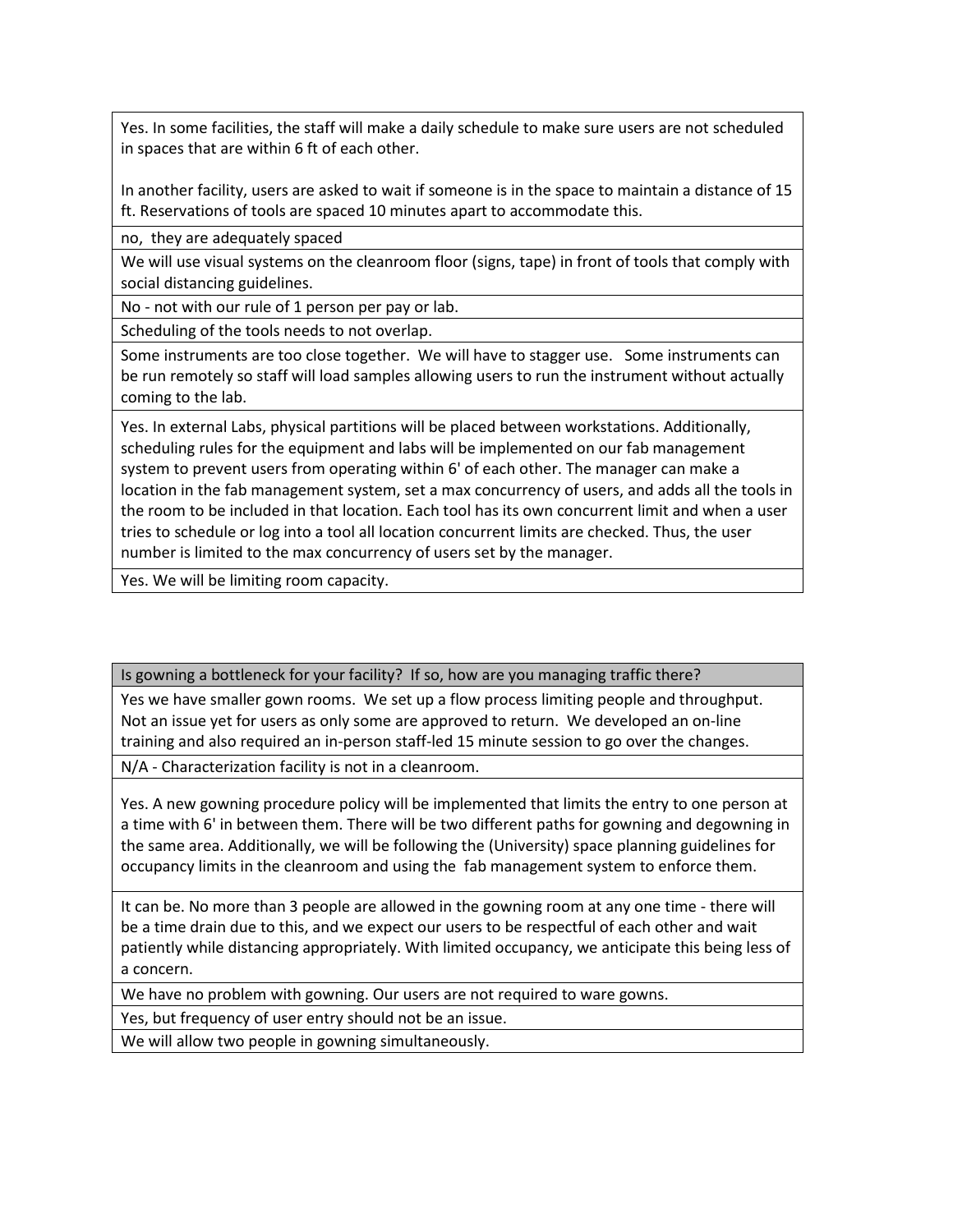Yes, our gowning room limit is one person at a time. We will set up a separate degowning area, so that one-way movement is possible. We might use this instead as a second gowning entry at the start of a work shift. We'll need to see how the traffic flows in the lab.

Reservations are made for the gowning room to limit to 1 person in the gowning room at a time.

In one facility, users will exit through a different exit and cleanroom gowns will be laundered after each use.

Not a significant bottleneck at reduced occupancy

As described previously, we do have a two-person limit in the gowning area. This will be problematic as researchers return to the main campus.

N/A

No, low user density.

We will only be allowing 1 person at a time in the gowning room. People coming out of the cleanroom have priority over people entering. We will have to see how much of a bottleneck this creates and may need to adjust some protocols accordingly.

No more than one user in gowning room at any time.

Cleanroom gowning area can accommodate 2 users; glass doors to see inside the gowning area. Biocleanroom can only accommodate only one person at a time.

No.

limiting the number of people allowed into the gowning room.

Not yet, but only allow one person in each gowning room at a time. This is one time when having a lab split between four rooms in two buildings actually is a nice feature.

Will there be markings to denote traffic flow and work areas? What kind of conventions are you using?

Not at this time.

We are considering having a designated flow to enter - and especially exit - the lab. Essentially, we would turn the Entrance/Exit door at either end to one Entrance only and one Exit only door with floor markers indicating the direction of travel.

We will be using markings (tape on the floor) in the cleanroom to clearly indicate the individual bays.

We are using tape of various colors and posted signs.

Tape on floor to designate areas of operation. Directional traffic flow for a few spaces.

No.

Yes, there will be markings to represent traffic flow in work areas to help curtail the possibility of people passing each other unnecessarily and to maintain proper social distancing of 6ft or more. Floor decals are the best option because most people don't read the signs on the wall especially the more of them that are posted. A single sign at the doorway indicating that users should be mindful to follow the floor decals should be sufficient.

Yes. Tape on the floor will be used.

No.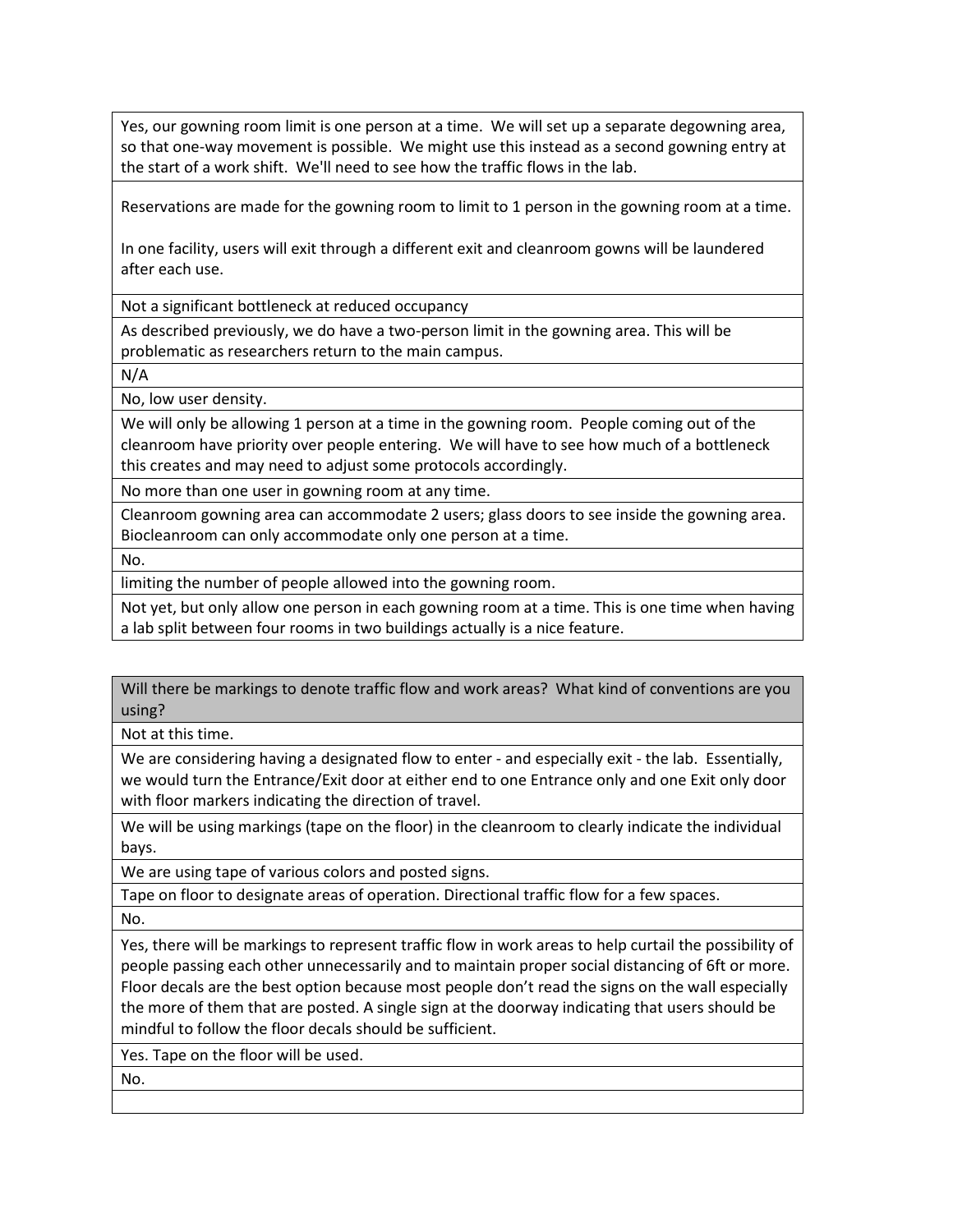Not necessary

We have lots of gym floor tape in a variety of colors. We have quite yet decided how to demarcate traffic and work spaces.

We will not denote traffic flow patterns.

There are signs planned for the walls but no markings on the floor are planned as tiles are 2' x 2'.

No.

No floor markings planned at this point.

Yes, it will be one-way traffic in aisles and hall walkways with markings

No, low user density.

Traffic in our lab are highly regulated and managed by the [lab systems] manager. People cannot enter into the lab just because they are curious. This is planned and executed in a way that we do not have any traffic flow. For classroom demonstrations will be conducted remotely until we develop a safe way to handle this situation. For the moment we have no classrooms entering our laboratories until we develop our remote demonstration tools.

What kind of accommodations for social distancing, if any, need to be made for your staff? Weekly group meeting will continue to take place remotely.

Our facility staff is small; additional COVID specific safety/hygiene training and even alternate day schedules, if needed - M-W and T-Thu, change weekly

Our staff adhere 2-m social distancing rule and insist on others (including users) adhere to these rules. So far this is working without a problem.

Schedules have been adjusted so that no more tha 2-3 staff are on site at any given time. Workspaces are no longer shared and staff are required to use alternate workstations if sharing would otherwise occur. Some staff with particular concerns are working alternative schedules (weekends, after hours) as needed. We remain flexible.

maintain a 6' distance.

We have shared offices. Staffers who can, will work from home. Those who can't don't typically occupy offices much of the time, but instead will be in the lab or elsewhere in non-occupied spaces working on equipment repairs and utilities.

To ensure proper distance between staff members, staff offices will be reorganized and modified in line with the occupancy limits put forth by [the University]. Additionally, the staff-user interactions have been modified to limit in-person interactions to only when absolutely necessary. The staff operation will occur in staggered shifts to limit interaction amongst staff members. And automatic dispensing hand sanitizing stations will be provided in the offices with sanitizing wipes to wipe down desks and workspaces.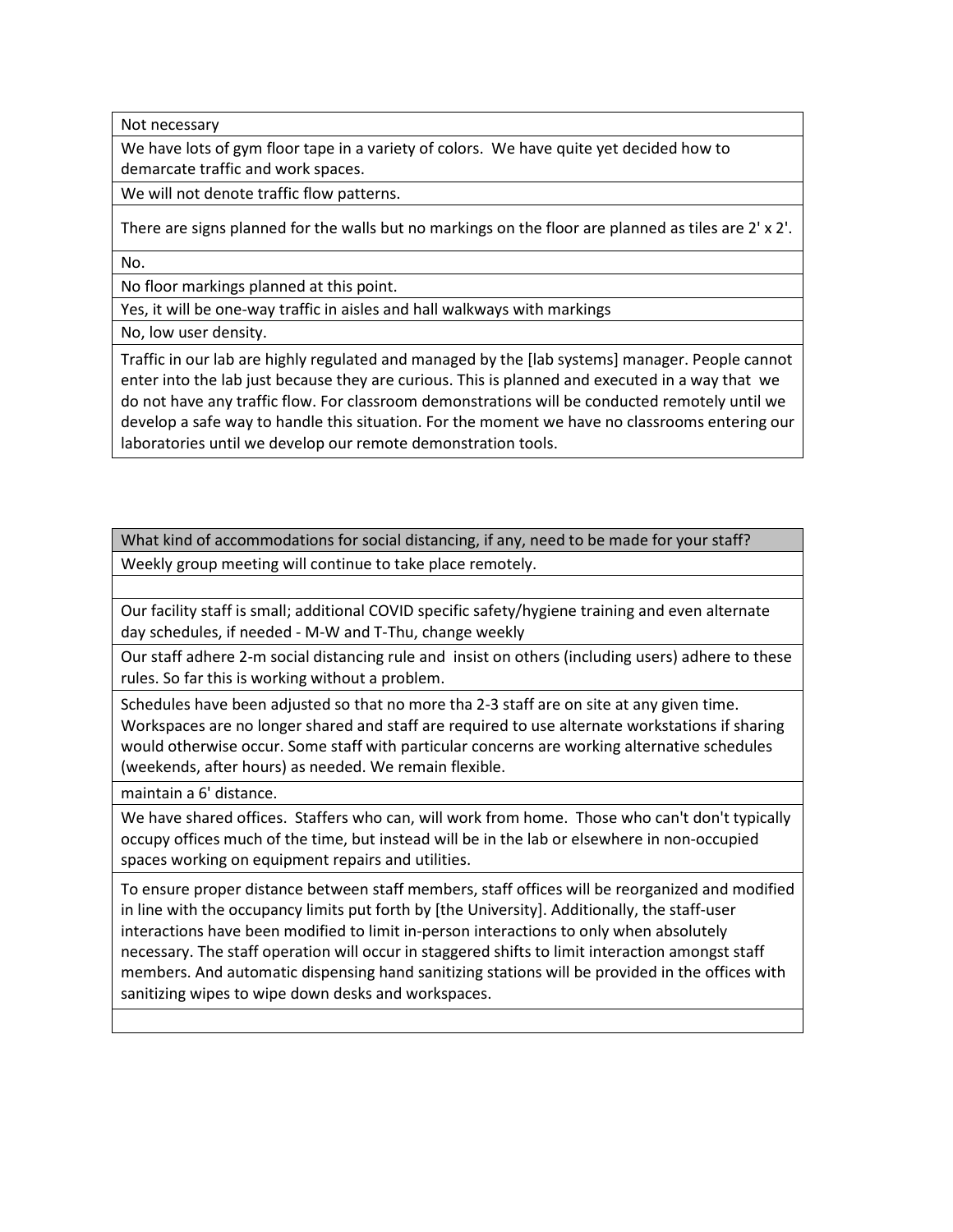Staff offices will not be used in some facilities, and staff members will work from home if possible.

Staff who share offices will be given a different workspace to limit to one per office.

Staff members will work on rotations.

Some of the staff share a common office area. Therefore, we limit the number of staff in this area to two at a time.

We post the rules about social distancing on each lab door and monitors through the building.

We have spread the students out in their office to stay 6' apart and make sure they are wearing masks.

We are allowing only 1 person per office. We have a couple of two person offices and have made arrangements to move one of the people to another space or to work on a different schedule.

Moving some offices

They will reside in their office if on campus. Nobody is to answer their office doors. Zoom calls will be used to deal with questions. If staff members needs to go to lab, there is a designated waiting area for the student during this interaction.

There are 2 shared staff offices. We will be arranging schedules so that neither is occupied by more than one staff member at a time.

We need to plan for separating out office spaces.

In office and public areas, staff will require masks and gloves at all times. Social distancing guidelines will be enforced. Staff will be encourage to work in conference rooms.

Will your staff work in shifts? If so, what are the coordinating and organization logistic challenges?

Mostly everyone will still work a day shift. I have one staff member with childcare needs that will be working an evening shift.

Three shifts with four days on site and ten days offsite, including weekends. 4+10 equates to our quarantine guidelines.

No shift work planned.

Yes. Plan to have 1/3 of the staff in during daytime because of small office space. Onsite staff will rotate. wok-from home staff will be available for video/phone consultation.

No.

The staff will de-densify by having core facility staff work in shifts. One of the challenges will be working within new operating hours, work/family balance time, personal security, and possible weekend work hours.

No.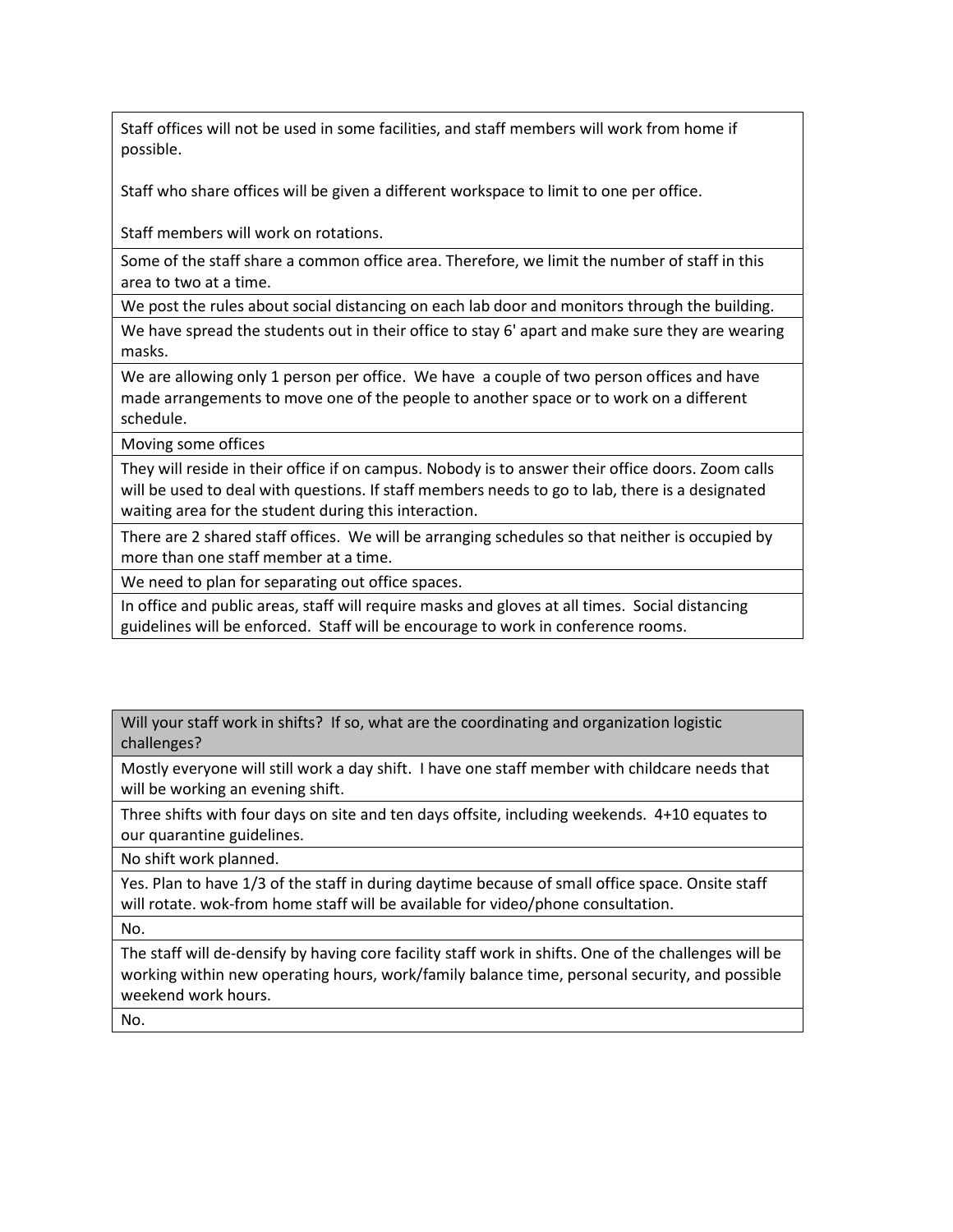Yes, there will be a morning - early afternoon, mid morning - afternoon, and afternoon - evening shift.

Some logistical considerations are: separate users who share an office, try to ensure broadest availability of technical coverage (e.g., avoid lack of staff expertise for XRD during evenings), making tools available as much as possible, ensuring that no one works an evening and then the subsequent morning,

Yes. AM and PM or daily depending on subject area.

yes, two teams, alternating 3 day 8 hour shifts.

No.

Yes, our staff works in shifts. There is morning and afternoon shifts. However, they are always a phone call or other online communication away. This is working fine so far.

We are organizing shift work.

We are not likely to have staff work in shifts. The density of staffers will be low at any given time and those that are on site are likely to be dispersed throughout the facility. Also, our staff have pretty spread out working hours as it is. The logistic challenge will be in ensuring communication between those on site and those off site, as well as across different working times/days.

Alternate day schedules, if needed - M-W and T-Thu, change weekly

Currently have two teams of 5 and 6, one team on-site at a time to cover the 7AM to 8PM open hours. Have decided this won't work long-term (several reasons, but mostly because we can't operate, maintain, upgrade and install equipment with only 50% of the staff on-site at a time). Will be moving to bringing everyone back full time but maintain separate teams with separate offices. Will allow interactions between teams inside the cleanroom areas only. Really no more risk than an asymptomatic grad student working in the cleanroom infecting both teams on different days.

Yes - we address this in our weekly staff meetings, flexing as needed depending on current situations. we have a small team (7) so there haven't been too many concerns. Obviously, tool maintenance timeline and responsiveness will necessarily suffer, but we accept this as the cost of safely doing business.

Staggered work schedule to minimize physical interaction. challenge will be the ad-hoc requests for instrument troubleshooting.

Yes.

Challenges include that some tools are typically run by one person which makes it hard to limit time on campus.

What kinds of meetings, activities, or communication channels are you using to keep people in touch across shifts and/or with those working from home?

Too many zoom meetings

No in-person meetings. Daily staff meetings were moved to the cleanroom, but are now performed online.